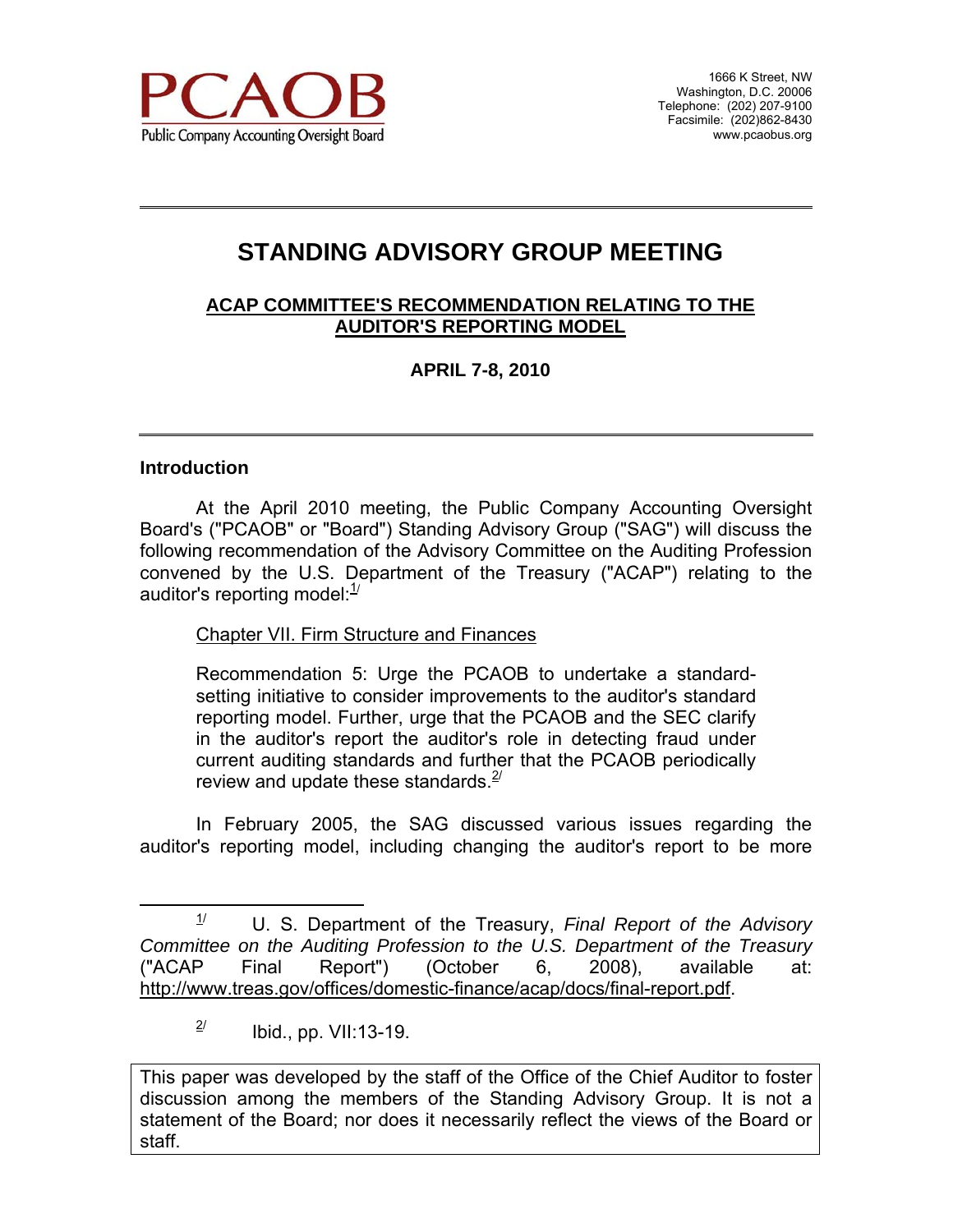

descriptive.<sup>3/</sup> At the October 2009 SAG meeting, some SAG members stated that it was important for the Board to consider improvements to the auditor's report in light of the ACAP recommendation. $4/$  Based on the feedback received from SAG members, and in light of the ACAP recommendation and other recent international developments, the PCAOB staff believes it is appropriate for the SAG to reconsider this topic.

At the April 2010 SAG meeting, panelists will present information relating to the history and evolution of the U.S. standard auditor's report and the ACAP recommendation. After the panelists' remarks, SAG members and observers will form break-out sessions to discuss potential ways to: (a) change the standard auditor's report and (b) clarify in the auditor's report the auditor's role in detecting fraud. On the second day of the meeting, PCAOB staff will present a summary of the break-out group discussions, and SAG members will have an opportunity to provide additional commentary.

This paper provides SAG members with background information regarding significant historical developments in the evolution of the U.S. standard auditor's report, background information on the ACAP recommendation, and recent developments in other countries relating to the auditor's reporting model. The paper also includes discussion questions relating to topics discussed in the breakout sessions.

#### **Background**

#### *Significant Historical Developments in the Evolution of the U.S. Standard Auditor's Report*

The current version of the standard auditor's report identifies the financial statements that were audited, describes the nature and scope of the audit, and presents the auditor's opinion as to whether the financial statements present fairly, in all material respects, the financial position, results of operations, and cash flows of the entity in conformity with U.S. generally accepted accounting principles ("GAAP").<sup>5/</sup>

4/ See October 14-15, 2009 SAG Webcast at: http://pcaobus.org/News/Webcasts/Pages/10142009\_SAGMeeting.aspx.

5/ AU sec. 508, *Reports on Audited Financial Statements.* References to AU sections throughout this paper are to the PCAOB's interim standards

 $\frac{3}{}$  $\frac{3}{2}$  See February 16, 2005 SAG briefing paper at: http://pcaobus.org/News/Events/Documents/02162005\_SAGMeeting/Auditors%2 0Reporting%20Model.pdf.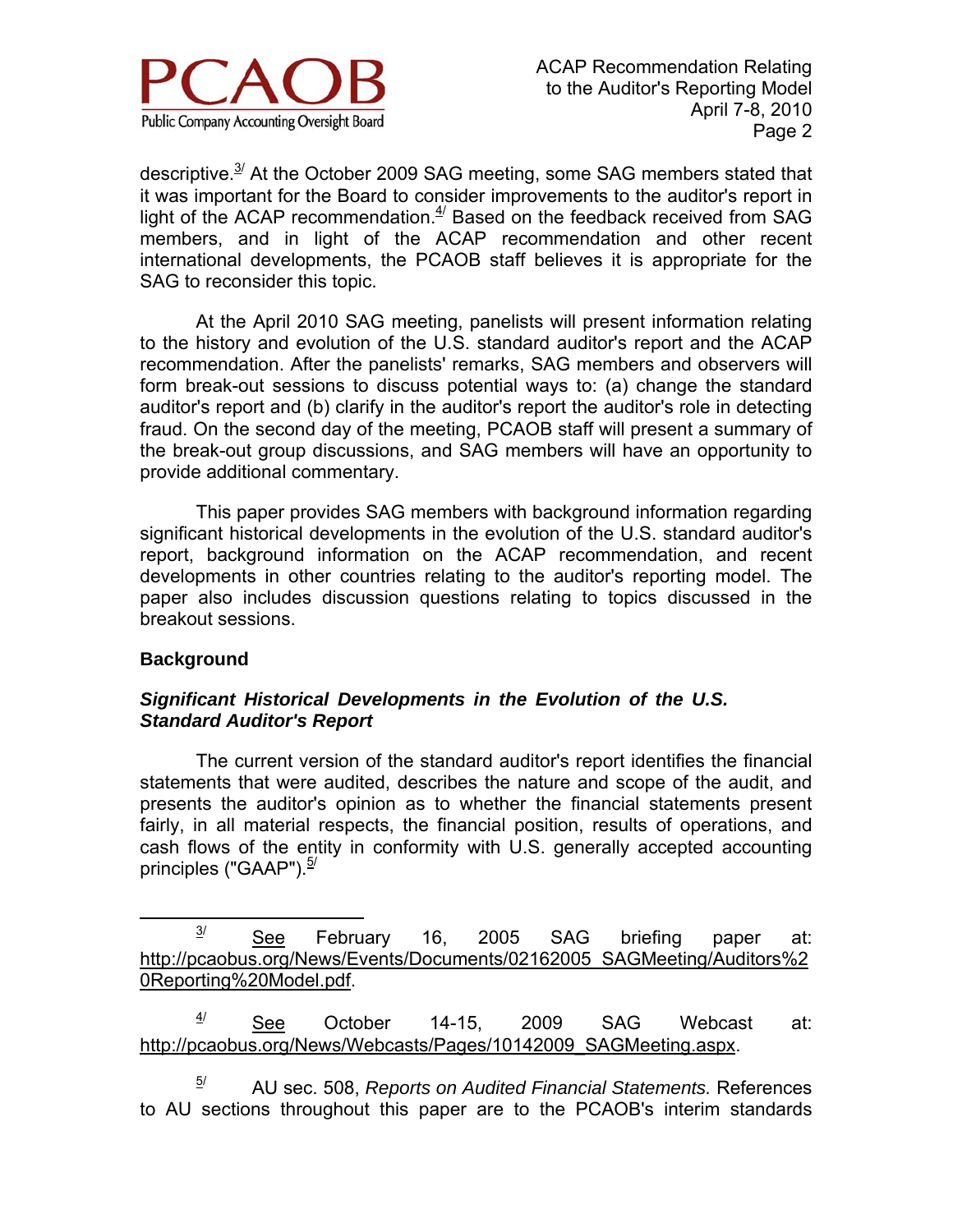

There has been a long-standing discussion and debate regarding the form and content of the auditor's report dating back to the early 1900's when there was an initial attempt to define accounting and auditing practice in the United States. The form and content of the auditor's report have also been studied and debated internationally. This section highlights key historical developments in the evolution of the standard auditor's report.

In the early 1900's, no authoritative accounting or auditing standards existed in the United States, and auditors wrote original (free-form) audit reports for every engagement.<sup>6/</sup> According to an article published in the Academy of *Accounting and Financial Studies Journal* ("the Journal article"), one of the first U.S. companies to publish its financial statements accompanied by an auditor's report was United States Steel in 1903. $^{7}$  The United States Steel auditor's report presented the auditor's opinion and described the procedures performed by the auditor, which included, "[w]e have verified cash and securities by actual inspection," and "[f]ull provision has been made for bad and doubtful accounts receivable and for all ascertainable liabilities."8/

In 1912, the American Institute of Accountants ("AIA", now known as the American Institute of Certified Public Accountants ("AICPA")), at the request of the Federal Trade Commission ("FTC"), issued "A Memorandum on Balance

adopted as in existence on April 16, 2003, except as superseded or amended by the PCAOB. These standards are on the PCAOB's website at: www.pcaobus.org. PCAOB Auditing Standard No. 5, *An Audit of Internal Control Over Financial Reporting That Is Integrated with An Audit of Financial Statements,* also prescribes the content of an auditor's opinion on the effectiveness of the company's internal control over financial reporting for those companies that are subject to Section 404(b) of the Sarbanes-Oxley Act of 2002. The audit report may also reference that the financial statements were prepared in accordance with financial reporting frameworks other than GAAP, such as International Financial Reporting Standards ("IFRS").

6/ Marshall A. Geiger, *Setting the Standard for the New Auditor's Report: An Analysis of Attempts To Influence the Auditing Standards Board*, 1 (Greenwich, CT:JAI Press Inc.), p. 38.

 $\frac{7}{1}$  D. L. King, and C. J. Case, "The Evolution of the United States Audit Report," *Academy of Accounting and Financial Studies Journal* 7, No. 1 (2003), p. 5.

 $\frac{8}{}{ }$  Ibid., pp. 5-6.

 $\overline{a}$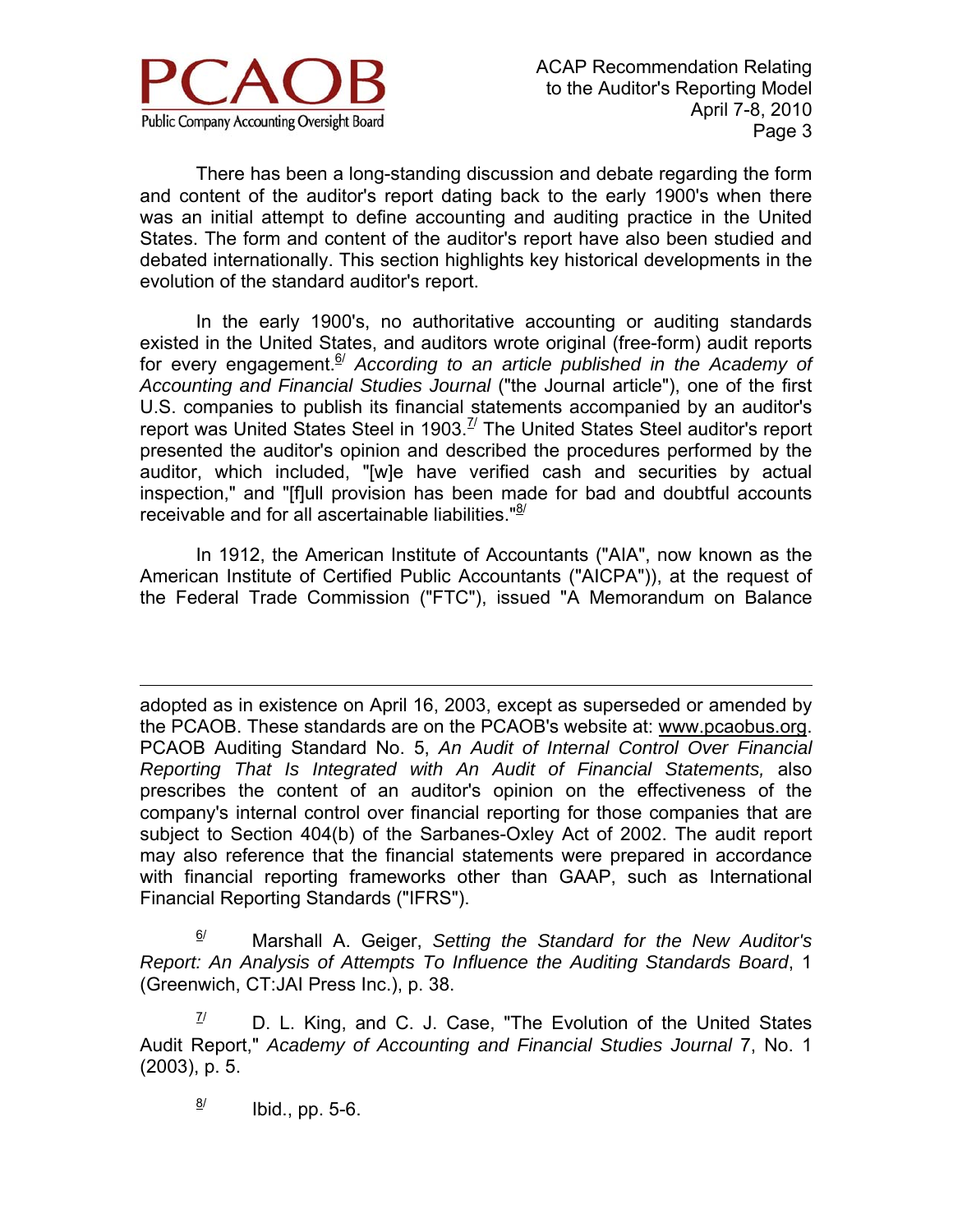

Sheet Audits."<sup>9</sup> This memorandum was the earliest form of auditing guidance describing a suggested but not required form for the auditor's report. $10^{\gamma}$ 

The Journal article stated that by the early 1920s, the auditor's report was reduced to one paragraph in length and was referred to as an audit of the "accounts and records" whereby the independent auditor would "certify" the "balance sheet" as being "correct." $11/2$  The Journal article further stated that the FTC requested this shorter form of the auditor's report in order to promote "a more uniform system of accounting," because creditors and stockholders at the time "felt the need to have improved assurance as to the quality of the balance sheet figures." $12$ <sup>t</sup> According to the Journal article, audits performed at that time were referred to as "bookkeeping audits," which required the auditor to examine every transaction in order to verify financial information."<sup>13/</sup>

In the early 1930's, the auditor's report was amended as a result of the Ultramares case.<sup>14/</sup> Specifically, "the term 'certify' began to disappear from reports in an attempt to clarify that the report was an opinion and not a guarantee."15/ The auditor's report of 1934 was "the first report to have a *required* as opposed to a *suggested* report wording" and "was required for firms registered with the New York Stock Exchange."<sup>16/</sup> According to a special committee of the AIA, the profession adopted a standard audit report because it would specifically accomplish two objectives: (1) institute uniform report language across firms, thus making reports more readily comparable and consequently reduce deficient

 $\frac{9}{2}$ Geiger, *The New Auditor's Report,* p. 12.

> $10/$ Ibid.

11/ Vincent M. O'Reilly, et al., *Montgomery's Auditing, 12<sup>th</sup>ed.* (New York: John Wiley & Sons Inc., 1998), p. 28-7.

12/ King and Case, "The United States Audit Report," p. 7.

13/ Ibid., p. 9*.*

14/ See *Ultramares Corporation v. Touche*, 255 N.Y. 170, 174 N.E. 441 (1931), in which Judge Cardozo held that an auditor may owe a duty of care to third parties in privity with the firm.

15/ Geiger, *The New Auditor's Report*, p. 15.

16/ Ibid., p. 17.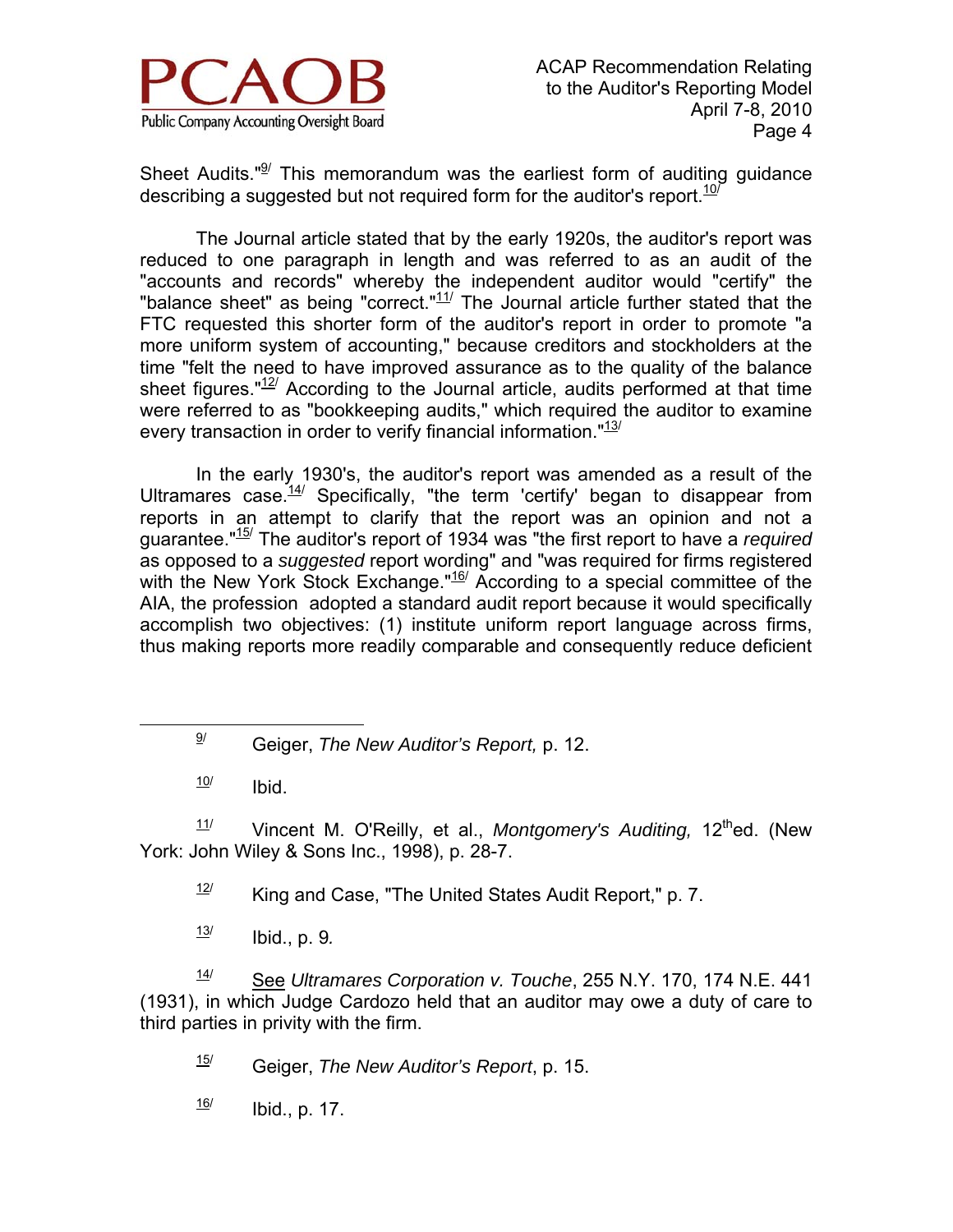

report quality and misunderstandings due to ambiguous or vague wordings, and (2) make qualifications in audit reports more easily recognizable." $17/$ 

In 1941, a Securities and Exchange Commission ("SEC" or "Commission") investigation of McKesson & Robbins resulted in the issuance of *Accounting*  Series Release No. 21.<sup>18/</sup> This release amended Regulation S-X to require changes in the auditor's report to "state whether the audit was made in accordance with generally accepted auditing standards [("GAAS")] applicable in the circumstances."<sup>19</sup> The AIA formally adopted the GAAS standards in 1948 resulting in several revisions to the auditor's report.<sup>20/</sup> These revisions were purportedly "due to the profession's perception that the audit process was considerably better understood by the public in 1948 than it had been in the past."<del><sup>21/</sup></del>

In 1979, based on recommendations from the Commission on Auditors' Responsibilities ("Cohen Commission"), $22/$  the AICPA's Auditing Standards Board ("ASB") analyzed the standard auditor's report and concluded that "a substantial

 17/ D.R. Carmichael and A.J. Winters, "The evolution of audit reporting," *Proceedings of the 1982 Touche Ross/University of Kansas Symposium on Auditing Problems* (Lawrence, KS: University of Kansas, 1982), p. 6.

 18/ For a summary of the findings and conclusions in the Commission investigation, see *In the Matter of McKesson & Robbins, Inc.,* Accounting Series Release No. 19; SEC Release No. 34-2707 (December 5, 1940).

19/ Accounting Series Release No. 21; SEC Release Nos. 33-2460 and 34-2776 (Feb. 5, 1941).

20/ D.R. Carmichael and A.J. Winters, "The evolution of audit reporting," pp. 20-21. For example, "[r]eference to review of internal control, lack of 'making a detailed audit of transactions,' and 'other supporting evidence' were all deleted in the new report."

21/ Ibid., p. 22.

22/ In response to congressional and public scrutiny of the accounting profession, the Cohen Commission was established to "develop conclusions and recommendations regarding the appropriate responsibilities of independent auditors." The Cohen Commission was directed to "consider whether a gap may exist between what the public expects or needs and what auditors can and should reasonably expect to accomplish." Commission on Auditors' Responsibilities, *Report, Conclusions, and Recommendations* (New York: 1978), p. xi.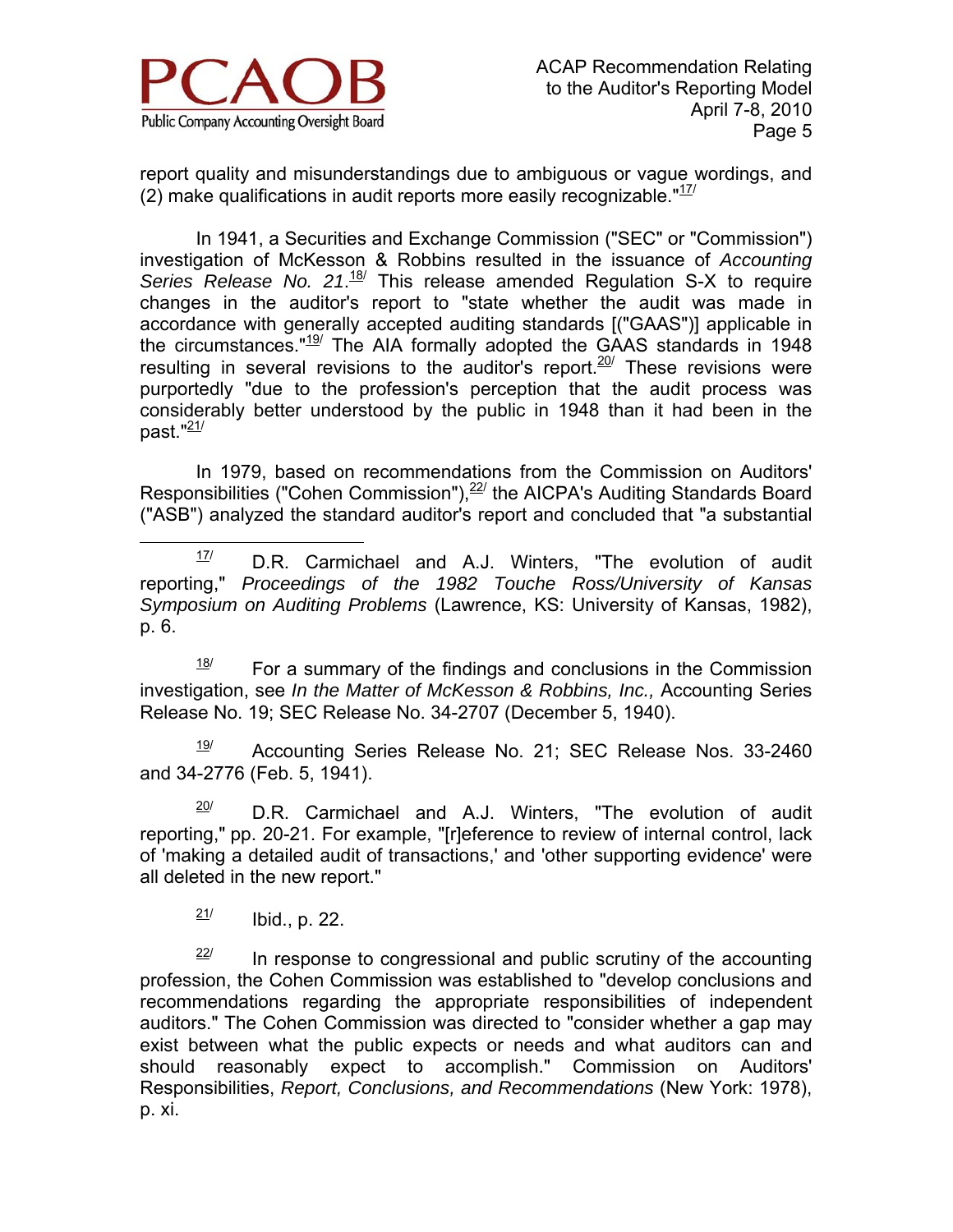

departure from the existing report, as suggested by CAR [the Cohen Commission] was not needed."<sup>23/</sup> The Cohen Commission specifically recommended expanding the auditor's report to include a discussion about four distinct areas – (1) financial statements, (2) other financial information (unaudited), (3) internal control, and (4) other matters (such as the company's policy statement on employee conduct and meetings with the audit committee) – and to have the auditor describe those areas using a series of standardized alternative phrases or paragraphs.

In 1985, in the midst of congressional hearings and the commencement of the National Commission on Fraudulent Financial Reporting ("Treadway Commission"), $24$  the ASB again indicated that it would "reexamine auditor responsibilities in regard to fraud detection and the related 'expectations gap' between auditors and financial statement users."<sup>25/</sup> The analysis resulted in the addition of a new paragraph to the auditor's report. This additional paragraph, commonly referred to as the "scope paragraph," states the respective responsibilities of management and the independent auditor, describes the work performed by the auditor, explains the limitation of an audit, and emphasizes the

24/ The Treadway Commission was established in response to the congressional and public scrutiny of the accounting profession after significant business failures such as Drysdale Government Securities, Washington Public Power Supply System, Baldwin-United Corp, and E.S.M. Government Securities [SEC, "The Treadway Commission Report: Two Years Later," News Release (January 26, 1989)]. From October 1985 to September 1987, the Treadway Commission studied the financial reporting system in the United States. The Treadway Commission's mission "was to identify causal factors that can lead to fraudulent financial reporting and steps to reduce its incidence." *Report of National Commission on Fraudulent Financial Reporting* (October 1987), p. 1.

25/ Geiger, *The New Auditor's Report,* p. 36. The phrase "audit expectations gap" was first introduced more than 35 years ago, by C.D. Liggio, who described it as "the difference between the levels of expected performance as envisioned by the independent accountant and by the user of financial statements." See C.D. Liggio, "The Expectation Gap: The Accountant's Waterloo," *Journal of Contemporary Business,* 3, No. 3 (1974), p. 27, noted in Bernard Pierce and Mary Kilcommins, "The Audit Expectations Gap: The Role of Auditing Education," *DCUBS Research Papers* 13 (1995-1996), available at: http://www.dcu.ie/dcubs/research\_papers/no13.htm; see also John E. McEnroe and Stanley C. Martens, "Auditors' and Investors' Perceptions of the 'Expectation Gap'," *Accounting Horizons,* 15, No. 4 (2001), pp. 345-358.

 <sup>23/</sup> Geiger, *The New Auditor's Report,* p. 31.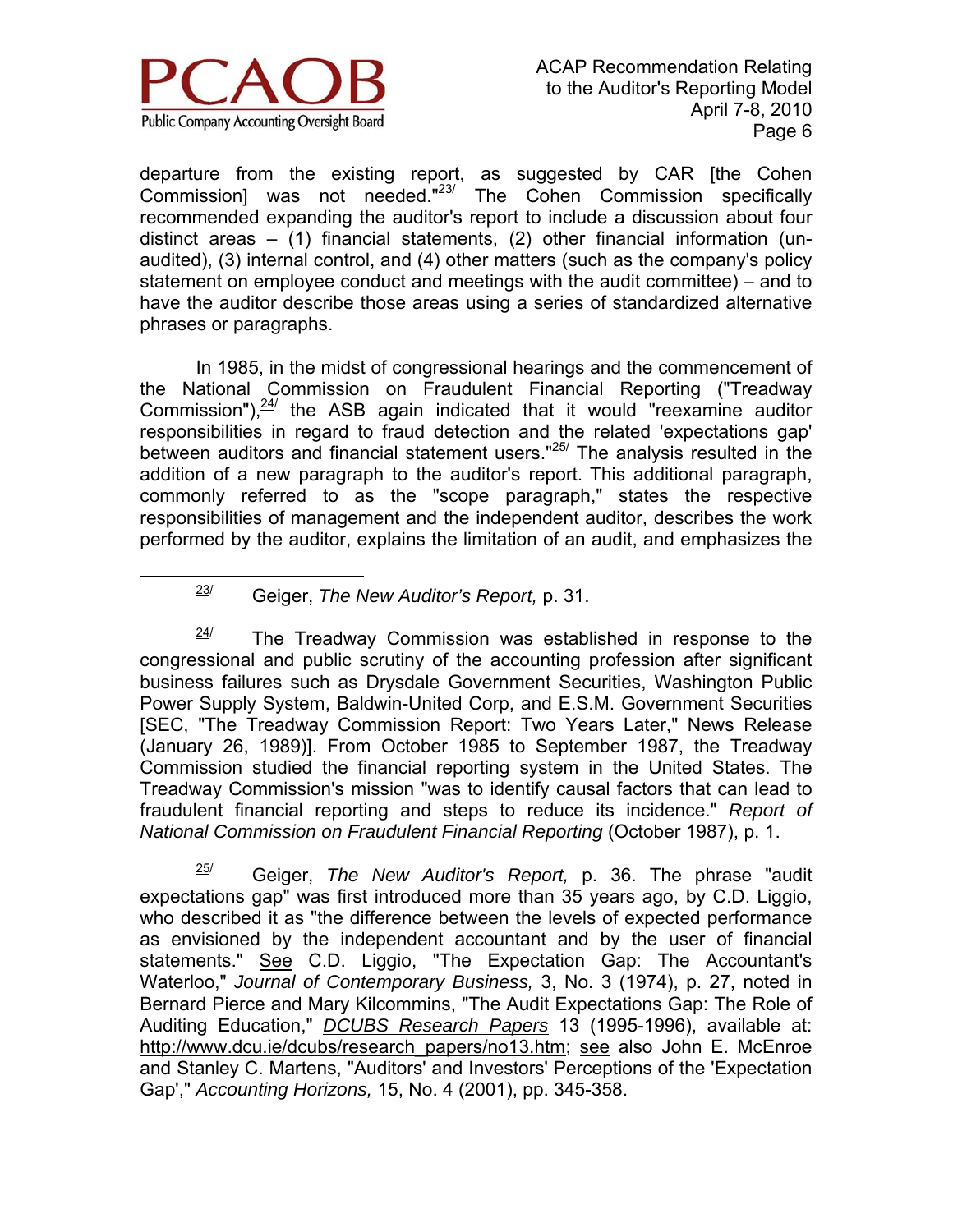

fact that sufficient evidence is gathered to provide a reasonable basis for the auditor's opinion.

In 1995, updates to the auditing standards provided auditors with additional guidance regarding the use of emphasis paragraphs, uncertainties, and disclaimers of opinions.

In April 2003, the PCAOB adopted AU sec. 508, *Reports on Audited Financial Statements*, as part of its interim auditing standards. AU sec. 508 sets forth the elements to be included in the auditor's report in connection with audits of financial statements. $26/$  In December 2003, the Board adopted PCAOB Auditing Standard No. 1, *References in Auditor's Reports to the Standards of the Public Company Accounting Oversight Board*, that requires the auditor's report to state that the audit is conducted in accordance with the standards of the PCAOB when opining on an audit of an issuer. $27/2$ 

#### *Recommendations Regarding Improving the Auditor's Reporting Model*

In October 2007, the U.S. Department of the Treasury established ACAP to "examine auditing industry concentration, financial soundness, audit quality, employee recruitment and retention, in addition to other topics."<sup>28/</sup> In addressing "the sustainability of the auditing profession," ACAP sought input on and considered a number of matters relating to auditing firms, including "the investing public's understanding of auditors' responsibilities and communications" and "the limitations of audits, particularly relating to fraud detection and prevention." $^{29'}$ 

28/ U.S. Department of the Treasury, "Paulson Announces Auditing Committee Members to Make Recommendations for a More Sustainable, Transparent Industry," Treasury Press Release No. hp-585 (October 2, 2007), available at: http://www.treas.gov/press/releases/hp585.htm.

29/ ACAP Final Report, p. VII:1.

 <sup>26/</sup> See AU sec. 508.08. Also see Appendix A for excerpts of AU sec. 508 pertaining to the basic elements of the standard auditor's report.

<sup>27/</sup> See Appendix A for an illustrative example of an auditor's standard report on an audit of financial statements according to PCAOB standards. Additionally, PCAOB Auditing Standard No. 5, *An Audit of Internal Control Over Financial Reporting That Is Integrated with An Audit of Financial Statements,*  prescribes the content of an auditor's opinion on the effectiveness of the company's internal control over financial reporting for those companies that are subject to Section 404(b) of the Sarbanes-Oxley Act of 2002.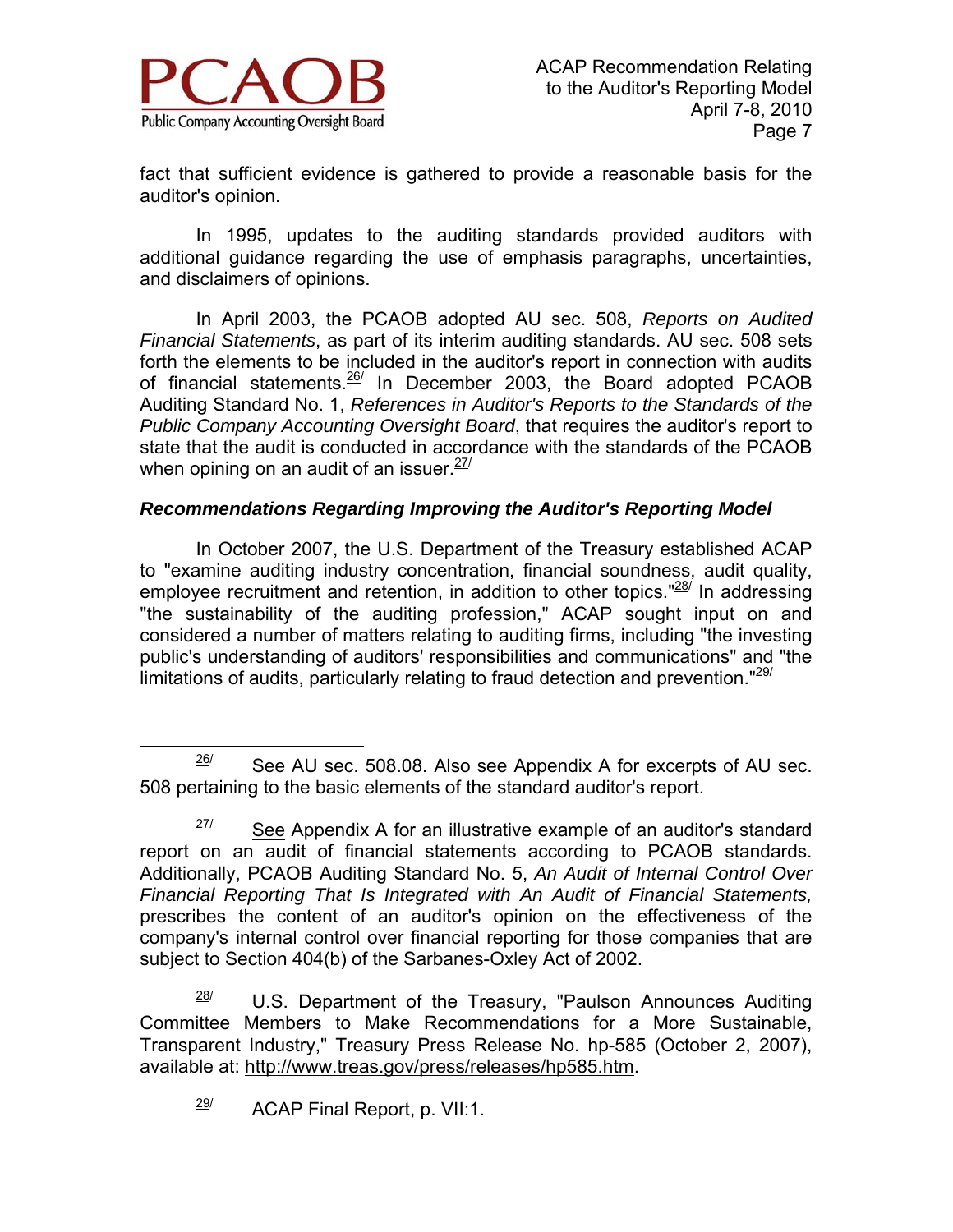

In October 2008, ACAP released its report recommending that the PCAOB undertake a standard-setting initiative to consider changes to the auditor's standard reporting model because the "standardized wording [of the standard auditor's report] does not adequately reflect the amount of auditor work and judgment."<sup>30/</sup> One reason ACAP cited for suggesting changes to the content of the audit report is that "the increasing complexity of global business operations are compelling a growing use of judgments and estimates, including those related to fair value measurements...." $\frac{31}{1}$  ACAP stated that the current pass/fail auditor's reporting model $32$  could be improved to include "a more relevant discussion about the audit of the financial statements," and heard testimony that some institutional investors "recommend exploring a more 'narrative' report in areas such as 'estimates, judgments, sufficiency of evidence and uncertainties'."<sup>33/</sup> ACAP also stated that this additional discussion would "enhance investor confidence in financial reporting" and "clarify the role of the auditor in the financial statement audit." $34/$  ACAP acknowledged the need for additional research to determine "precisely what additional information is sought by and would be useful to investors and other users of financial statements."<sup>35/"</sup>

ACAP also recommended that the PCAOB and the SEC "clarify in the auditor's report the auditor's role and limitations in detecting fraud under current auditing standards."<sup>36</sup>/ ACAP noted that the current standard auditor's report does not mention fraud. ACAP recommended "expressly communicating to investors, other financial statement users, and the public the role of auditors in finding and reporting fraud."<sup>37/</sup> ACAP also recommended that the PCAOB "review

 30/ Ibid., p. VII:14.

31/ Ibid., p. VII:17.

32/ "Many consider the auditor's reporting model a pass/fail model because the auditor opines whether the statements are fairly presented (pass) or not (fail)." See ACAP Final Report, p. VII:13.

- 33/ Ibid., p. VII:17.
- 34/ Ibid.
- 35/ Ibid.
- 36/ Ibid., p. VII:18.
- 37/ Ibid.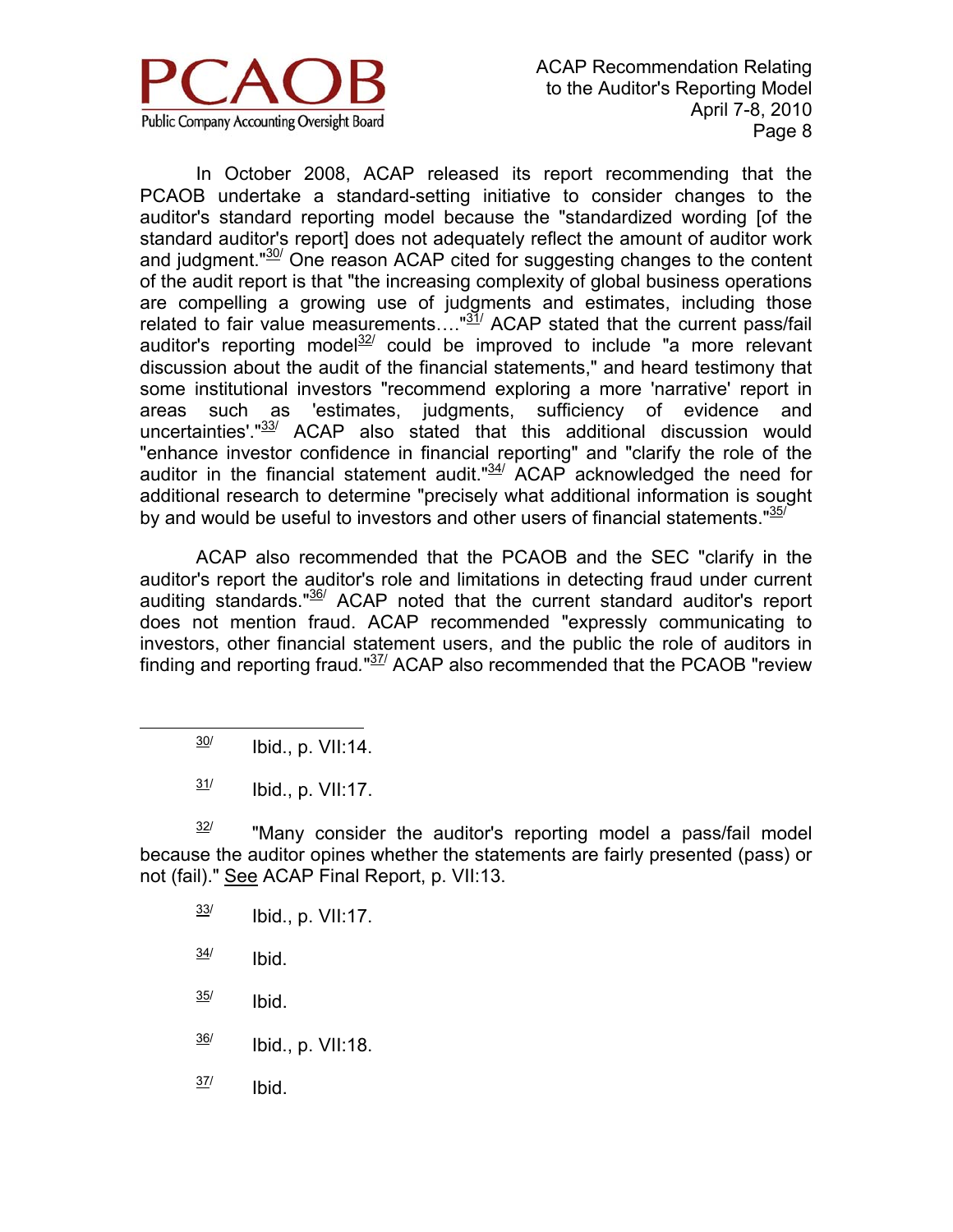

and update the auditing standards governing fraud detection and fraud reporting."<sup>38/</sup>

In September 2009, the Technical Committee of the International Organization of Securities Commissions ("IOSCO") published a consultation report, *Auditor Communications*, seeking comment on whether changes to the standard auditor's report or additional auditor communications are needed to meet investor information needs.<sup>39</sup>/ Auditors and associations of accountants commented that the current auditor's report clearly communicates the auditor's opinion in a recognized form and that the auditor's report is not the appropriate place for statements relating to the quality of the financial statements, management's processes or other information regarding the company. $40/$  Auditors stated that the more appropriate source for such information is management or audit committees. The Canadian Public Accountability Board commented that the current auditor's report is useful to investors and that a change from the pass/fail model may be more confusing for investors and may make it more difficult to understand whether the financial statements are presented fairly. $41/$ 

Institutional Investors and the Dubai Financial Services Authority, on the other hand, stated that the current reporting model does not reflect the growing complexity in business, financial reporting, and auditing and that it would be worthwhile to include information on the audit process (what the auditor actually did) and the quality of the financial statements. $42/$  These commenters stated that

 38/ Ibid., pp. VII:18-19.

39/ Technical Committee of the International Organization of Securities Commissions ("IOSCO"), *Auditor Communications Consultation Report* (September 2009), available at: http://www.iosco.org/library/pubdocs/pdf/IOSCOPD303.pdf. See also IOSCO *Auditor Communications Consultation Report Comment Letters* (February 2010), available at: http://www.iosco.org/library/pubdocs/pdf/IOSCOPD316.pdf. IOSCO received 22 comment letters, including 14 comment letters from auditors and associations of accountants, three comment letters from institutional investors, three comment letters from regulators and two comment letters from standard setters.

40/ See comment letters in response to IOSCO, *Auditor Communications,* available at: http://www.iosco.org/library/pubdocs/pdf/IOSCOPD316.pdf.

41/ Ibid.

42/ Ibid.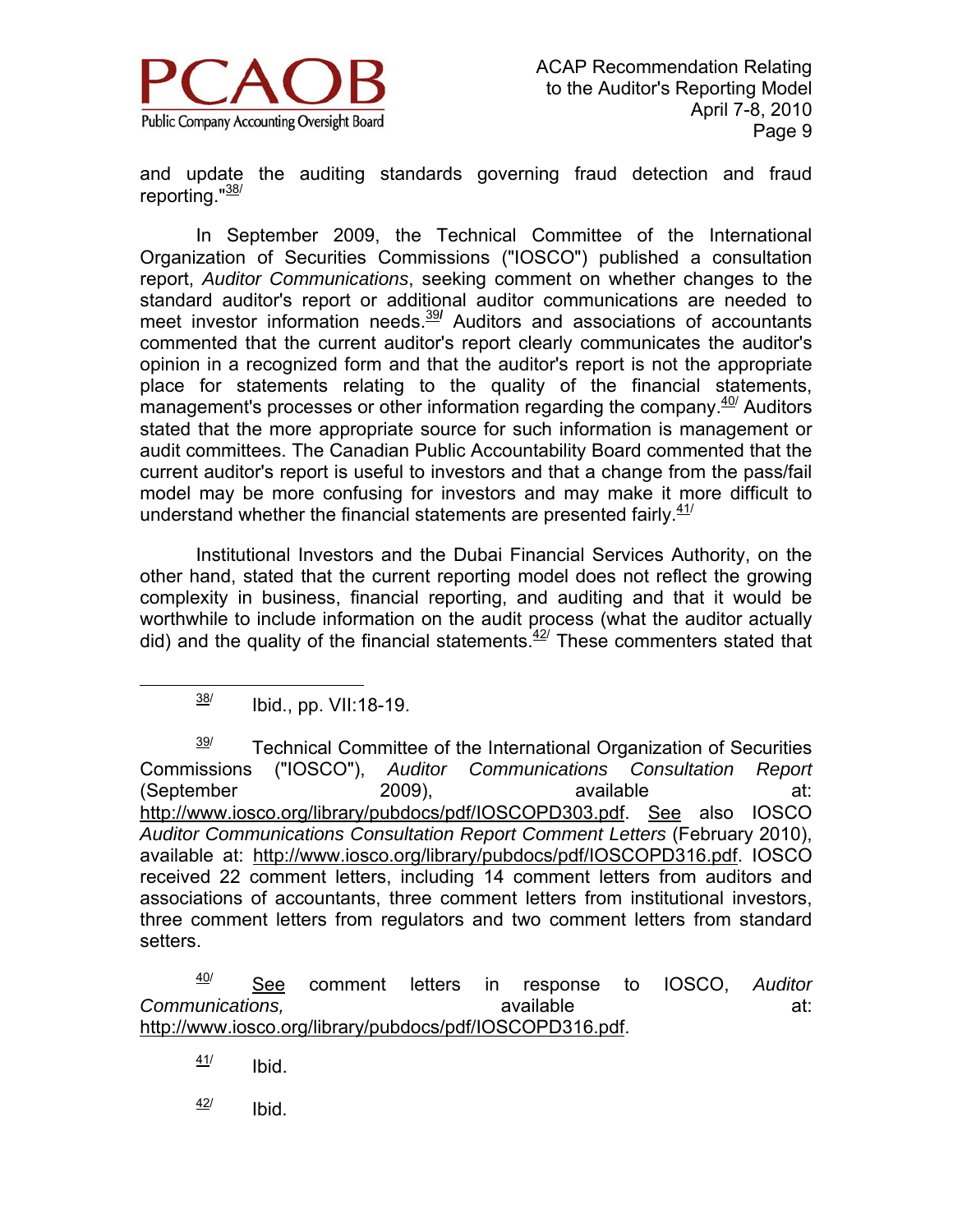

management and the auditor should work together to provide information collectively.

#### **Discussion Topics**

#### **I. The Standard Auditor's Report**

The standard auditor's report identifies the financial statements audited in an opening paragraph, describes the nature of an audit in a scope paragraph, and expresses the auditor's opinion in a separate opinion paragraph. AU sec. 508 describes four different types of reports – unqualified opinion, qualified opinion, adverse opinion, and a disclaimer of opinion. $43/$  An unqualified opinion (typically referred to as the standard auditor's report) states that the financial statements present fairly, in all material respects, the financial position, results of operations, and cash flows of the entity in conformity with GAAP. Although AU sec. 508 provides for different types of audit reports, the SEC staff does not accept qualified opinions as being in compliance with the Commission's rules: $44/$ audit reports filed with the Commission therefore generally must include an unqualified opinion indicating that the company's financial statements are presented fairly (the "pass" determination in the pass/fail model).

In February 2005, the Board sought the SAG's input regarding the advantages and disadvantages of the current reporting model and also whether there is a need for a different form of auditor reporting other than the pass/fail model.<sup>45/</sup> SAG members responses were mixed. Some SAG members expressed preference for the current pass/fail model stating that it is "clear," "simple," "consistent," "comparable," and "easy for the investing public to digest." Other SAG members stated that the current auditor's reporting model is "very routine,"

 <sup>43/</sup> The International Auditing and Assurance Standards Board ("IAASB") has an analogous auditing standard, International Standard on Auditing ("ISA") 700*, Forming an Opinion and Reporting on Financial Statements.* See Appendix B for an example of the IAASB's standard auditor's report as required by ISA 700.

<sup>44/</sup> SEC Staff Accounting Bulletin: Topic 1E2, *Requirements For Audited Or Certified Financial Statements*.

<sup>45/</sup> See February 16, 2005 SAG briefing paper at: http://pcaobus.org/News/Events/Documents/02162005\_SAGMeeting/Auditors%2 0Reporting%20Model.pdf.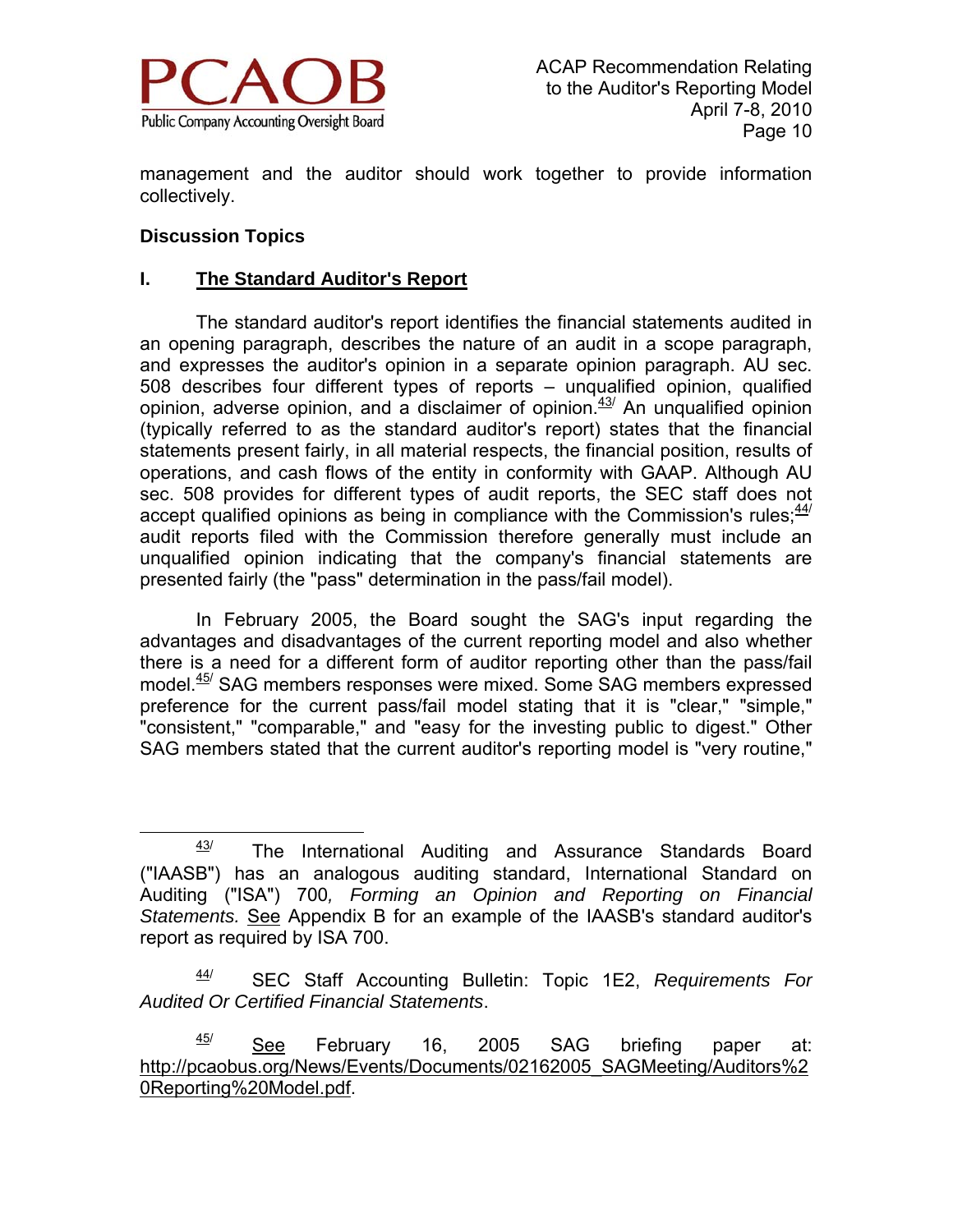

"sort of a boiler plate," "information content is minimal," and that the "current model does not allow for ranges within the unqualified ["pass"] opinion."<sup>46</sup>

#### **A. Content of the Auditor's Report**

Recent research indicates that while users find the auditor's report to be important, they have very little interest in reading the actual content of the auditor's report – "CFOs, bankers and analyst groups indicate [that] they look at the auditor's report only to see if there is an unqualified opinion and which audit firm signed the report." $47/$  This finding is consistent with prior academic research which indicated that "the auditor's report evolved to represent a symbol of the auditor's work rather than a substantive communication to users."<sup>48/</sup>

Those who prefer the pass/fail model state that the scope paragraph in the auditor's report is meant to explain to the users that the auditor's opinion encompasses the auditor's compliance with all of the Board's auditing and related professional practice standards.

In 1978, the Cohen Commission stated that a movement away from identical boilerplate language would result in users devoting greater attention to the content in the auditor's report. $49/$  In October 2008, the ACAP Final Report cited a February 2008 CFA Institute survey "which indicated that 80 percent of its member respondents believe that the auditor's report should provide specific information about how the auditor reached its opinion." $50/$  Specifically, survey respondents thought that auditors should "identify key risk areas, significant changes in risk exposures, and amounts either involving a high degree of

 46/ See February 16, 2005 SAG Webcast at: http://pcaobus.org/News/Webcasts/Pages/02162005\_SAGMeeting.aspx.

47/ Mock et al., *The Unqualified Auditor's Report: A Study of User Perceptions, Effects on User Decisions and Decision Processes, and Directions for Further Research* (unpublished report to the Auditing American Institute of Certified Public Accountants Standards Board and the International Auditing and Assurance Standards Board, New York, 2009), p.6., available at: http://www.fdewb.unimaas.nl/ISAR2009/02\_13\_Mock\_Turner\_Gray\_Coram.pdf.

48/ Church, et al., "The Auditor's Reporting Model: A Literature Overview and Research Synthesis*, Accounting Horizons*, 22, No. 1 (2008), p. 74.

49/ Commission on Auditors' Responsibilities, *Report, Conclusions, and Recommendations* (New York, 1978), p. 75.

50/ ACAP Final Report, p. VII:16.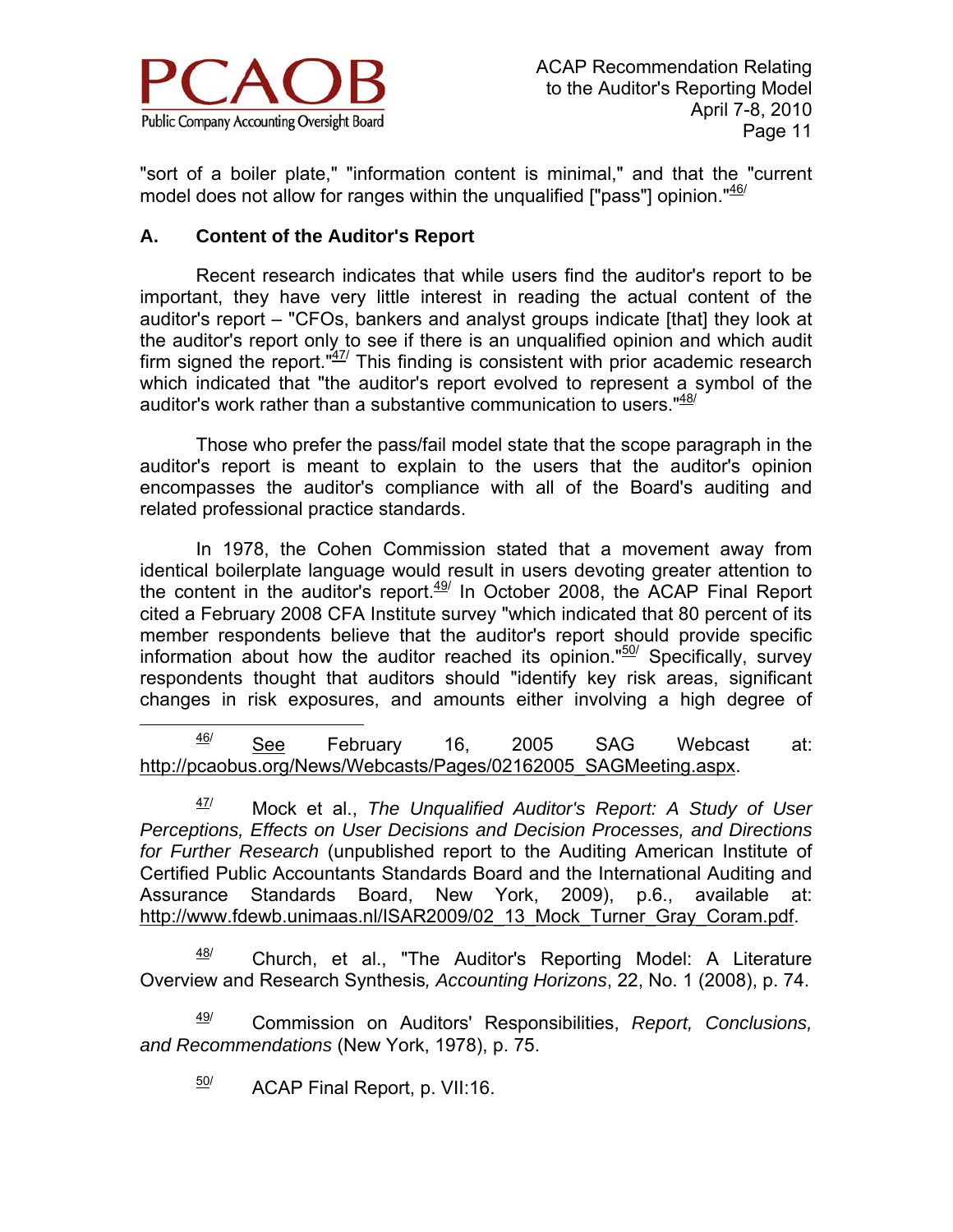

uncertainty in measurement and significant assumptions or requiring a higher level of professional judgment."<sup>51/</sup> In 2007, panelists at an IOSCO roundtable shared a similar view of the auditor's report. Specifically, panelists suggested that the binary nature of the auditor's opinion may not be optimal for today's complex business environment and that the report should specifically identify issues that the auditor uncovered during the course of the audit.  $52$ /

A starting point some have recommended in considering changes to the auditor's report is to incorporate elements of certain communications the auditor is required to have with an audit client's audit committee into the auditor's report. For example, AU sec. 380, *Communication With Audit Committees,* requires the auditor to discuss with the audit committee the auditor's judgments regarding the quality, and not just the acceptability, of a company's accounting principles.<sup>53</sup>/AU sec. 380 states that the discussion should "include items that have a significant impact on the representational faithfulness, verifiability, and neutrality of the accounting information included in the financial statements, ${}^{154}$  such as estimates, judgments, and uncertainties; unusual transactions; selection of new or changes to accounting policies; and accounting policies relating to significant financial statement items, including the timing of transactions and the period in which they are recorded. AU sec. 380 also directs the auditor to "determine that the audit committee is informed about the process used by management in formulating particularly sensitive accounting estimates and about the basis for the auditor's conclusions regarding the reasonableness of those estimates." $55/$ 

During the Auditor's Reporting Model discussion at the February 2005 SAG meeting, some SAG members suggested that including information discussed between the auditor and audit committee in an emphasis paragraph would be an improvement to the current auditor's reporting model.<sup>56/</sup> Other SAG members suggested adding an appendix to the current auditor's report to include

 51/ Ibid. 52/ IOSCO, *Auditor Communications*, p. 1. 53/ AU sec. 380.11. 54/ Ibid.  $\frac{55}{1}$  AU sec. 380.08. 56/ See February 16, 2005 SAG Webcast at: http://pcaobus.org/News/Webcasts/Pages/02162005\_SAGMeeting.aspx.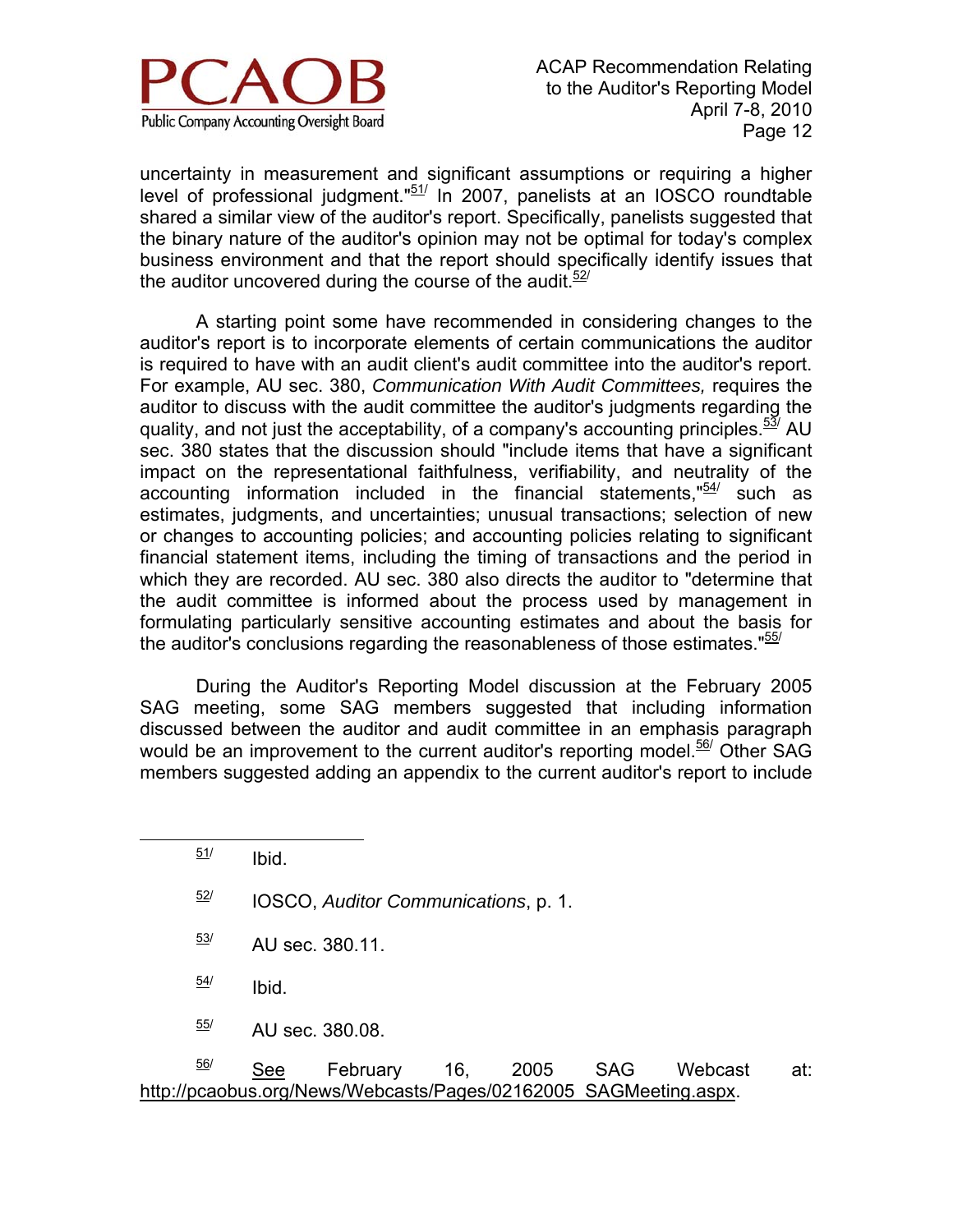

additional information that might be useful to investors, such as a description about the audit procedures performed for certain areas.<sup>57/</sup>

AU sec. 380 allows the auditor to communicate with the audit committee orally or in writing.<sup>58/</sup> At the October 2009 SAG meeting discussion regarding communications with audit committees, several SAG members cautioned the Board against requiring the communications with audit committees to be solely in writing because it might result in the communications becoming standardized and boilerplate.<sup>59/</sup> Some have indicated that if certain information the auditor is required to provide to the audit committee is included in the auditor's report or a supplemental document to the auditor's report (disclosed publicly), such disclosure may have a negative effect on the audit committee communications because the dialogue between the auditor and the audit committee may become less forthright and transparent.<sup>60/</sup>

Several countries have amended their auditor's reports to include additional information.<sup>61/</sup> For example, in Germany, auditors of "public companies are generally required to issue a long-form auditor's report, discussing matters such as the company's economic position and trend of business operations and the nature and scope of the auditor's procedures."<sup>62/</sup> Additionally, French law requires the auditor's report to contain a "justification of the auditor's assessments."<sup>63/</sup> The auditor is required, in an explanatory paragraph, to explain

 57/ Ibid.

58/ AU sec. 380.03.

59/ See October 14-15, 2009 SAG Webcast at: http://pcaobus.org/News/Webcasts/Pages/10142009\_SAGMeeting.aspx.

60/ For example, see Canadian Public Accountability Board comment letter in response to IOSCO, *Auditor Communications*, available at: http://www.iosco.org/library/pubdocs/pdf/IOSCOPD316.pdf.

61/ Different foreign jurisdictions have varying legal and liability environments which may impact the type and amount of additional information that is included in the auditor's report.

62/ ACAP Final Report, p. VII:16-17. See Appendix B for an illustration of a statutory auditor's report currently used in Germany.

63/ See Compagnie Nationale des Commissaires aux Comptes ("CNCC") comment letter in response to IOSCO, *Auditor Communications*, available at: http://www.iosco.org/library/pubdocs/pdf/IOSCOPD316.pdf; Also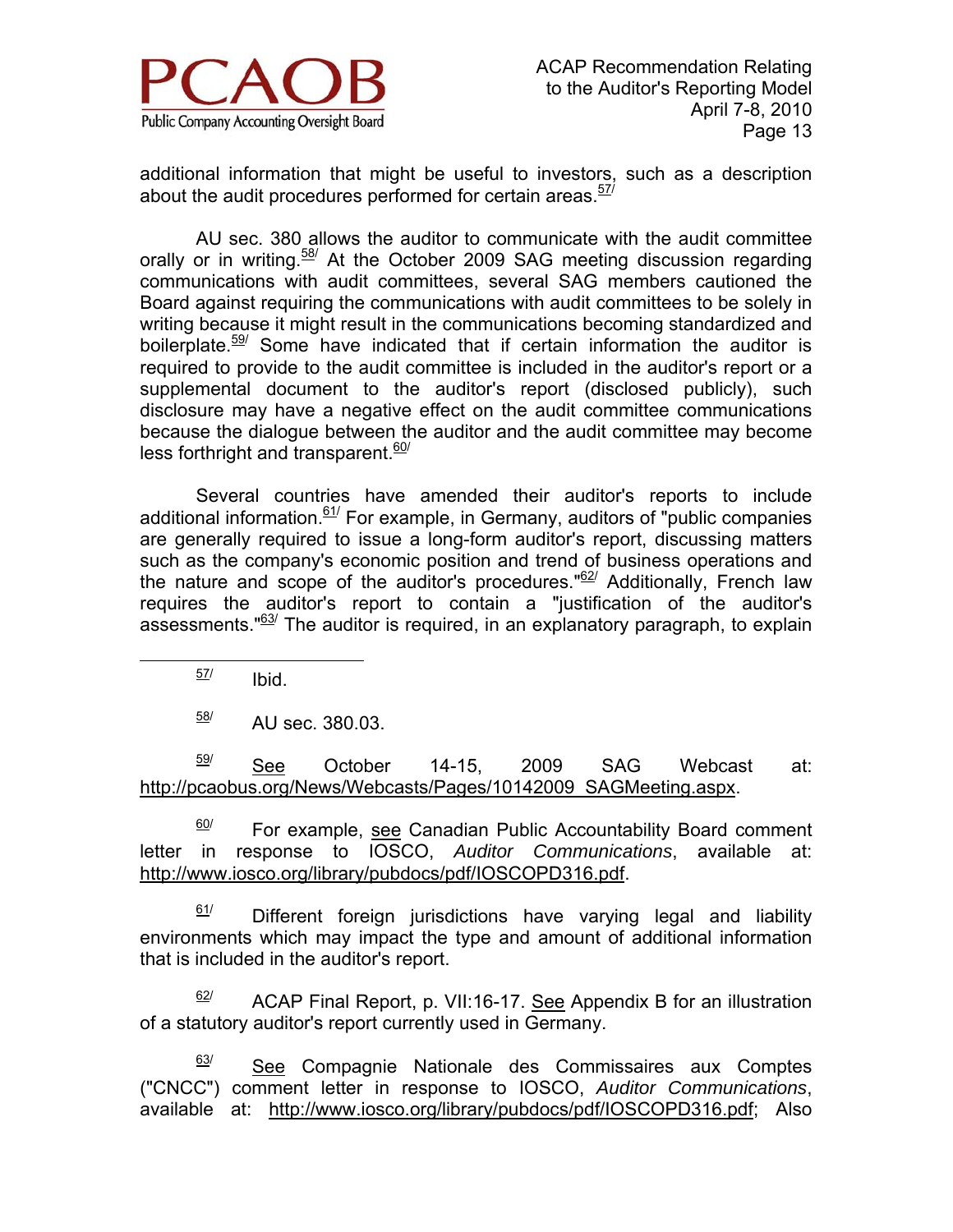

 $\overline{a}$ 

the procedures the auditor performed with respect to relevant areas of the audit, such as accounting policies, accounting estimates, and overall presentation of the financial statements. $64$  Each justification of the auditor's assessment must reference a specific disclosure contained in the audited financial statements. The justifications cannot provide company information that the company has not disclosed; each justification is "anchored to a note to the financial statements."<sup>65/</sup>

In the United Kingdom, the standard auditor's report was also recently revised as a result of the Companies Act of 2006. $66/$  The Companies Act of 2006 requires auditors to provide a three-part opinion in which the auditor must state whether the annual accounts (a) give a true and fair view of the state of affairs of the company; (b) are properly prepared in accordance with the relevant financial reporting framework; and (c) are prepared in accordance with the requirements of the Companies Act of 2006. These new requirements differ from the previously required auditor's opinion that only required the auditor to give an opinion as to whether the annual accounts gave a true and fair view, in accordance with the relevant financial reporting framework, of the state of affairs and profit or loss for the year. Also, in Japan, the standard auditor's report has been modified to

described in IAASB, Auditor's Report – IAASB Working Group Report ("IAASB Working Group Report") Agenda Item 4-A, pp. 4-5 (December 2009), available at http://www.ifac.org/IAASB/Meeting-BGPapers.php?MID=0169&ViewCat=119. See Appendix B for an illustration of a statutory auditor's report currently used in France.

64/ The IAASB's Working Group Report on the auditor's reporting model stated that one noted drawback of the French model is that over time the wording used in the "justification of the auditor's assessments" section of the report over successive years has been simply repeated and has become a bit boilerplate. IAASB agenda materials are available at:http://www.ifac.org/IAASB/Meeting-BGPapers.php?MID=0169&ViewCat=119.

65/ See CNCC comment letter in response to IOSCO, *Auditor*  **Communications, available at:** available at: http://www.iosco.org/library/pubdocs/pdf/IOSCOPD316.pdf. The IAASB Working Group Report, p.5, also stated that "justifications do not constitute a piecemeal opinion and the auditor's opinion is on the financial statements taken as a whole."

 $\frac{66}{}{ }$  See Appendix B for an illustration of a statutory auditor's report currently used in United Kingdom.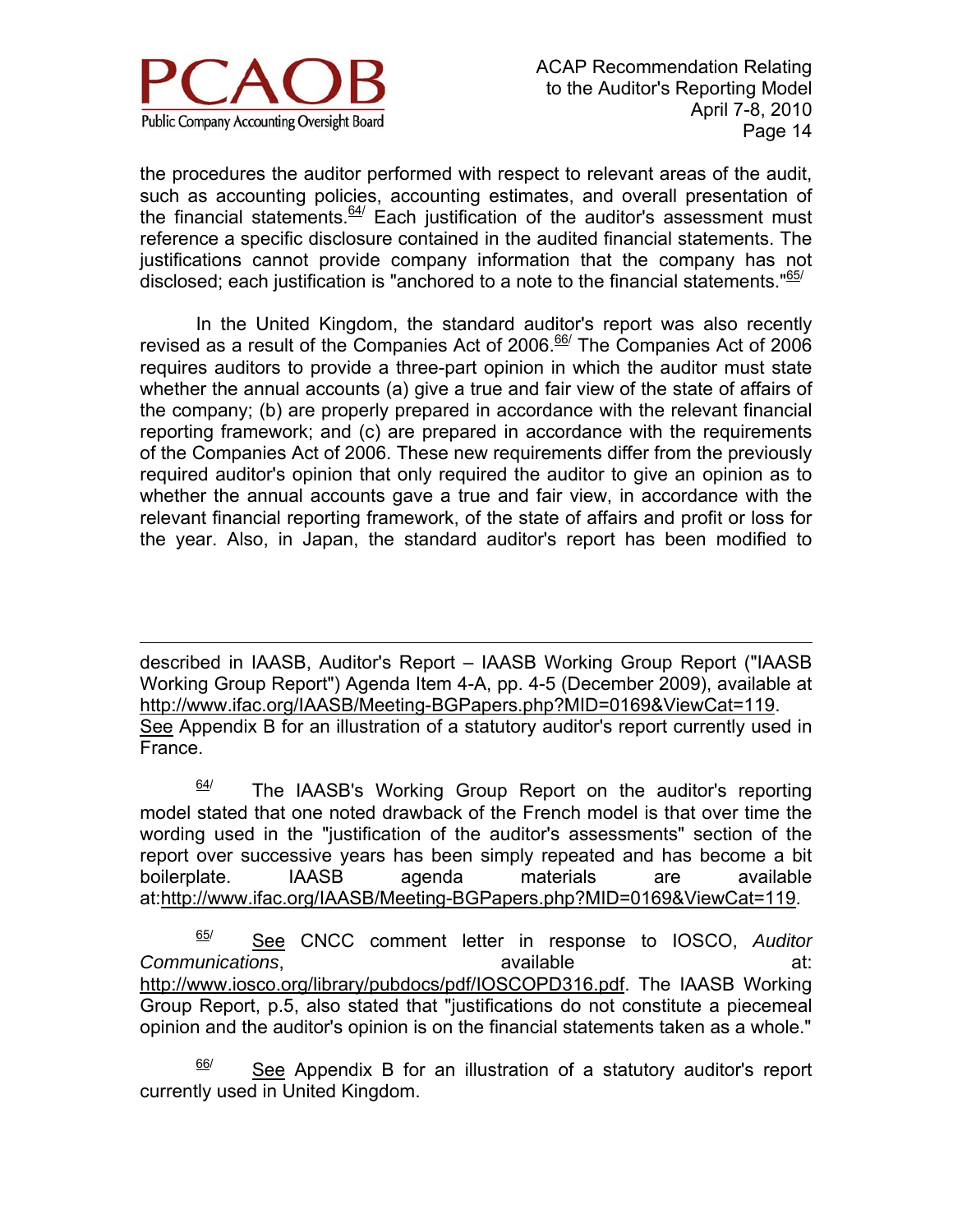

provide an additional paragraph disclosing the existence of any conflict of interest between the audited company and the auditor or the engagement partner.  $67/2$ 

#### **Discussion Questions –**

- 1. What are the benefits and shortcomings of the current auditor's reporting model? In what areas could the current auditor's report be enhanced (e.g., description of auditor's responsibilities, description of auditor's procedures, or description of management's and audit committee's responsibilities)?
- 2. Should the auditor's report discuss certain information the auditor is required to provide to the audit committee about the auditor's assessment of the quality of the financial statements (e.g., the auditor's judgments relating to management's selection of new or changes to existing accounting policies; accounting estimates, judgments and uncertainties; unusual transactions; and accounting policies relating to significant financial statement items, including the timing of transactions and the period in which they are recorded)?
- 3. Should the auditor's report include a description of the procedures the auditor performed in reaching his/her conclusion that the financial statements are presented fairly? If yes, how could such a report add value beyond a discussion of the requirements of the PCAOB standards that the auditor applied to form his or her opinion?

#### **B***.* **Form of the Auditor's Report**

In addition to enhancing the content of the standard auditor's report, some have recommended enhancing the form of the auditor's report as well.

#### Emphasis of a matter

AU sec. 508 allows the auditor, at his or her discretion, to include an explanatory paragraph in the auditor's report to emphasize a matter regarding the financial statements, such as significant transactions with related parties and unusually important subsequent events.<sup>68/</sup> One option to changing the auditor's

 $\frac{67}{}{ }$  See Appendix B for an illustration of a statutory auditor's report currently used in Japan.

<sup>68/</sup> AU sec. 508.19.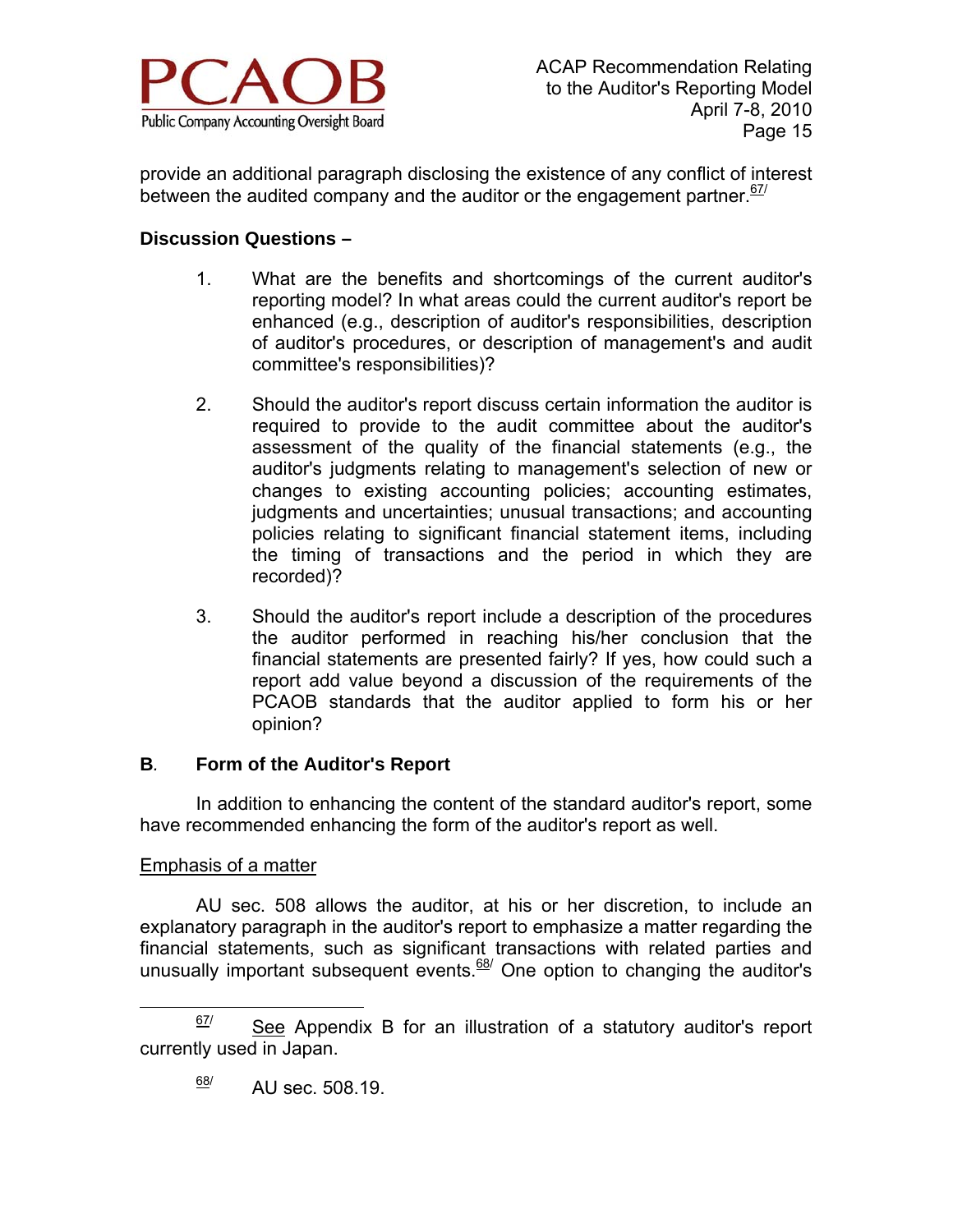

report could be to require auditors to disclose additional information as part of an additional emphasis paragraph in the auditor's report.

#### Long form

Another option, as recommended by the Cohen Commission, is to expand the auditor's report to include the content relating to the auditor's and management's significant judgments, thereby creating a long-form report. According to a feedback paper on the auditor's report, management is, however, generally not supportive of adding more company-specific information to the auditor's report on the grounds that the financial statements should be the primary location that contains all relevant financial disclosures and that it is not appropriate to make explicit statements about management's application of accounting principles in the auditor's report.  $69/$  One way to avoid this conflict is to follow the French model that provides a reference to the financial statement disclosures for any items specifically noted in the auditor's report.

#### Supplemental Disclosure Document – Auditor's Discussion and Analysis

Some have suggested that instead of creating a long-form report the current pass/fail model should be retained and a requirement added for a supplemental report by the auditor that would present a discussion about the judgments made by the auditor and the auditor's views regarding judgments made by management. The supplemental report would be akin to the management discussion and analysis (MD&A) section of a company's annual report. This option would provide investors and other users of financial statements with the flexibility to quickly identify the auditor's opinion and also give them the opportunity to find out more information regarding the auditor's judgments and the auditor's thoughts regarding judgments made by management. This suggested supplemental report is sometimes referred to as the Auditor's Discussion and Analysis ("AD&A").

#### Varying levels of assurance

Academic research indicates that the current accounting model creates confusion as to the reliability of the financial statement line-item amounts

 <sup>69/</sup> Feedback paper on "The Auditor's Report: A time for change?" Discussion Paper and APB Future Plans Regarding the Form and Content of UK Auditor's **Reports**, **Reports**, **available** at: http://www.frc.org.uk/images/uploaded/documents/Feedback%20Paper%20on% 20Discussion%20Paper%20The%20Auditor's%20Report%20- %20A%20Time%20for%20Change.pdf.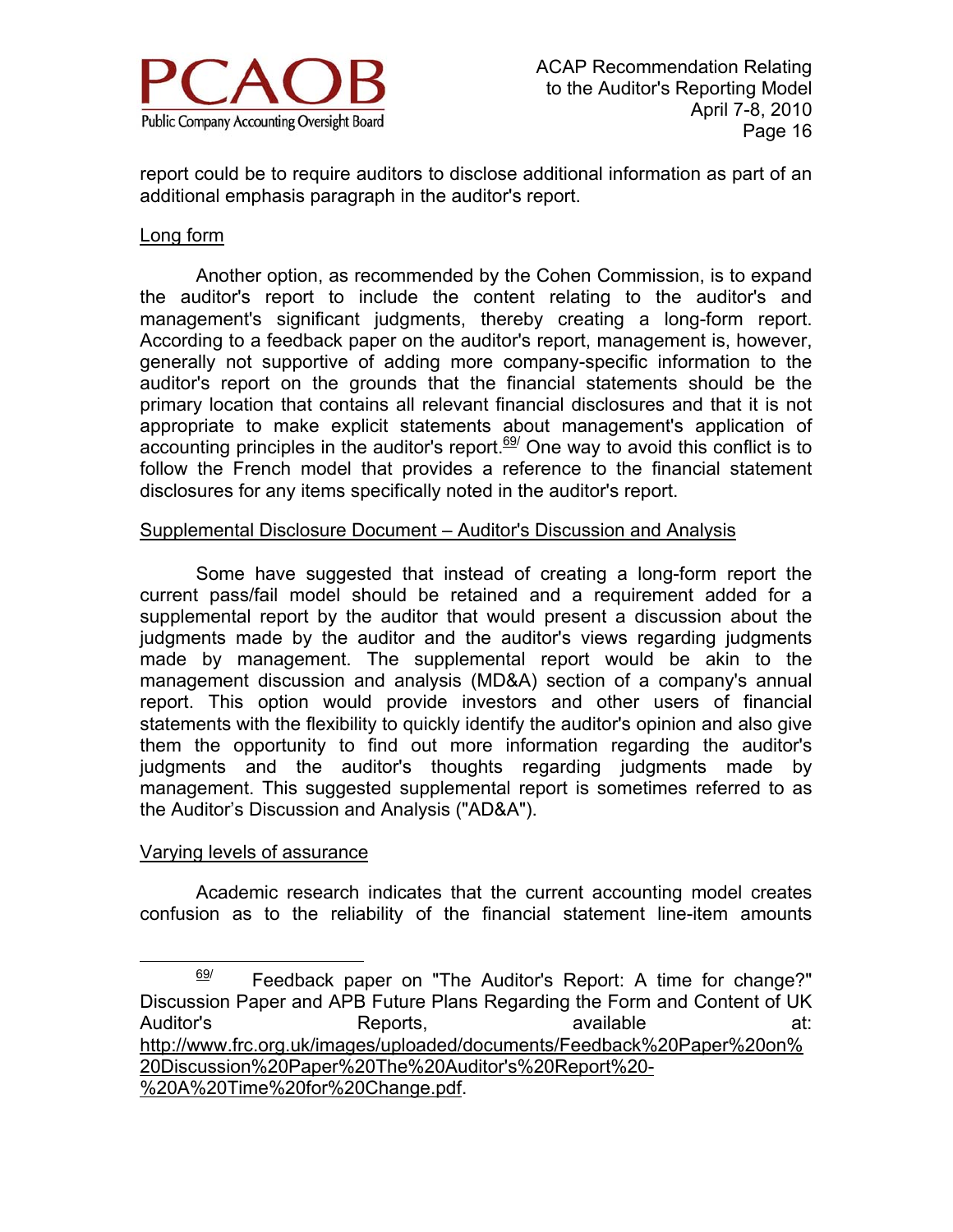

because it does not permit users to distinguish between facts (i.e., transactions without uncertainty) and forecasts (i.e., transactions with uncertainty).<sup>70/</sup>

In November 2003, the American Assembly issued a report ("American Assembly Report") recommending that a new kind of financial reporting model be implemented with a new kind of audit opinion. $71/2$  The American Assembly Report states on page 12:

We envision the balance sheet of the future containing line items similar or identical to those used today by companies and within specific industries, including comparisons to prior years. But this new balance sheet would permit the display of different kinds of numbers – either in a range, or presented as alternatives. This approach could be used to portray cash transactions for which audit assurance is highest, the historical cost allocations of prior cash transactions, market values from actual arms'-length transactions, where available, or other market pricing mechanisms, as well as estimated fair values when no reliable market pricing mechanism exists. The result of such a change in approach, we believe, would be to offer investors a broader array of information.

The American Assembly Report suggested a "new and more flexible approach to preparing financial statements" to allow companies and their auditors to fairly present this inherent uncertainty.<sup> $72/$ </sup> In addition, the American Assembly Report suggested that such a change in approach would offer investors a broader array of information.

To compliment a possible new approach to preparing financial statements, the American Assembly Report also recommended a new kind of audit opinion that would allow for varying levels of assurance for different parts of the financial statements. The American Assembly Report suggested that the current auditing model is appropriate for "concrete non-speculative aspects" of financial statements, such as those for which historical cost is an adequate accounting metric," but would have to be changed for financial statement line items that are

72/ Ibid., p. 12.

 <sup>70/</sup> Glover, et al., "Separating Facts from Forecasts in Financial Statements," *Accounting Horizons* 19, No. 4 (December 2005), pp. 267-283.

<sup>71/</sup> The 103rd American Assembly, "The Future of the Accounting Profession" (New York: The American Assembly, Columbia University, November 13-15, 2003).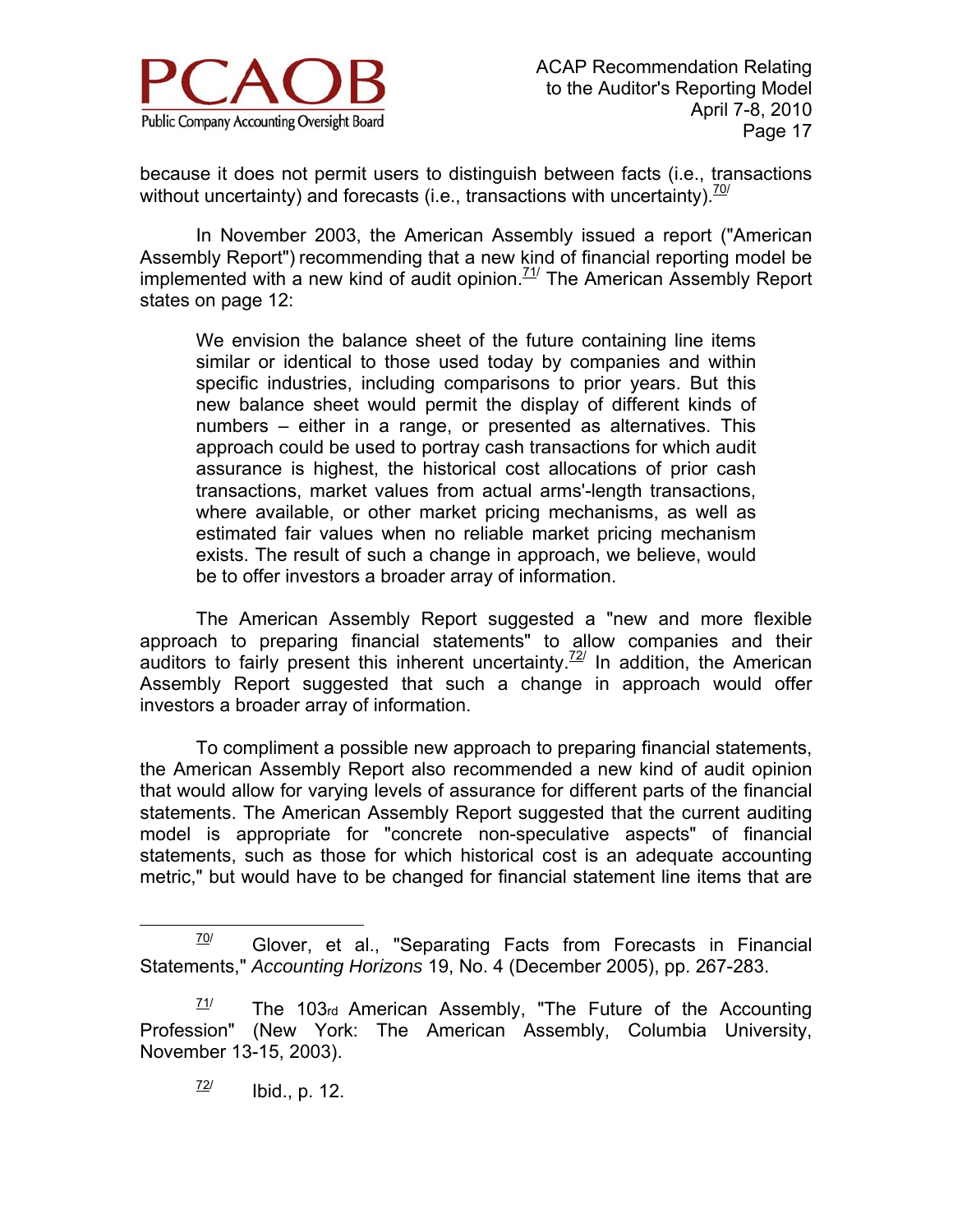

subject to judgments by management and auditors. $^{73/}$  For these "speculative" items, the American Assembly Report recommended that auditors give significantly more limited attestation. The American Assembly Report further recommended that expectations regarding the exactitude of the financial statements and what the audit opinion means should change to reflect the varying degrees of attestation.<sup>74/</sup>

In February 2005, the Board sought the SAG's input regarding whether the auditor's reporting model should be revised to provide differing levels of assurance $\frac{75}{10}$  on different parts of the financial statements.<sup>76/</sup> Generally, the SAG members stated that providing varying levels of assurance on different parts of the financial statements would not be appropriate. $77/7$  Instead, they suggested adoption of a multi-range grading system that would provide a range of grades within the "pass" category. Those SAG members stated that this range would add more transparency into the auditor's process and also inform investors of the level of risks taken by the company. SAG members also stated that a multi-range grading system would provide companies with an incentive to engage in less aggressive and more straightforward accounting.

#### **Discussion Questions –**

- 4. Should the form of the auditor's report:
	- a. Require the auditor to disclose additional information in the emphasis paragraph?
	- b. Include information relating to the auditor's and management's significant judgments, thereby creating a long-form report?

 73/ Ibid.

74/ Ibid., p. 14.

75/ The terms "varying" or "differing" when describing levels of assurance are used interchangeably.

76/ See February 16, 2005 SAG briefing paper at: http://pcaobus.org/News/Events/Documents/02162005\_SAGMeeting/Auditors%2 0Reporting%20Model.pdf.

77/ See February 16, 2005 Webcast at: http://pcaobus.org/News/Webcasts/Pages/02162005\_SAGMeeting.aspx.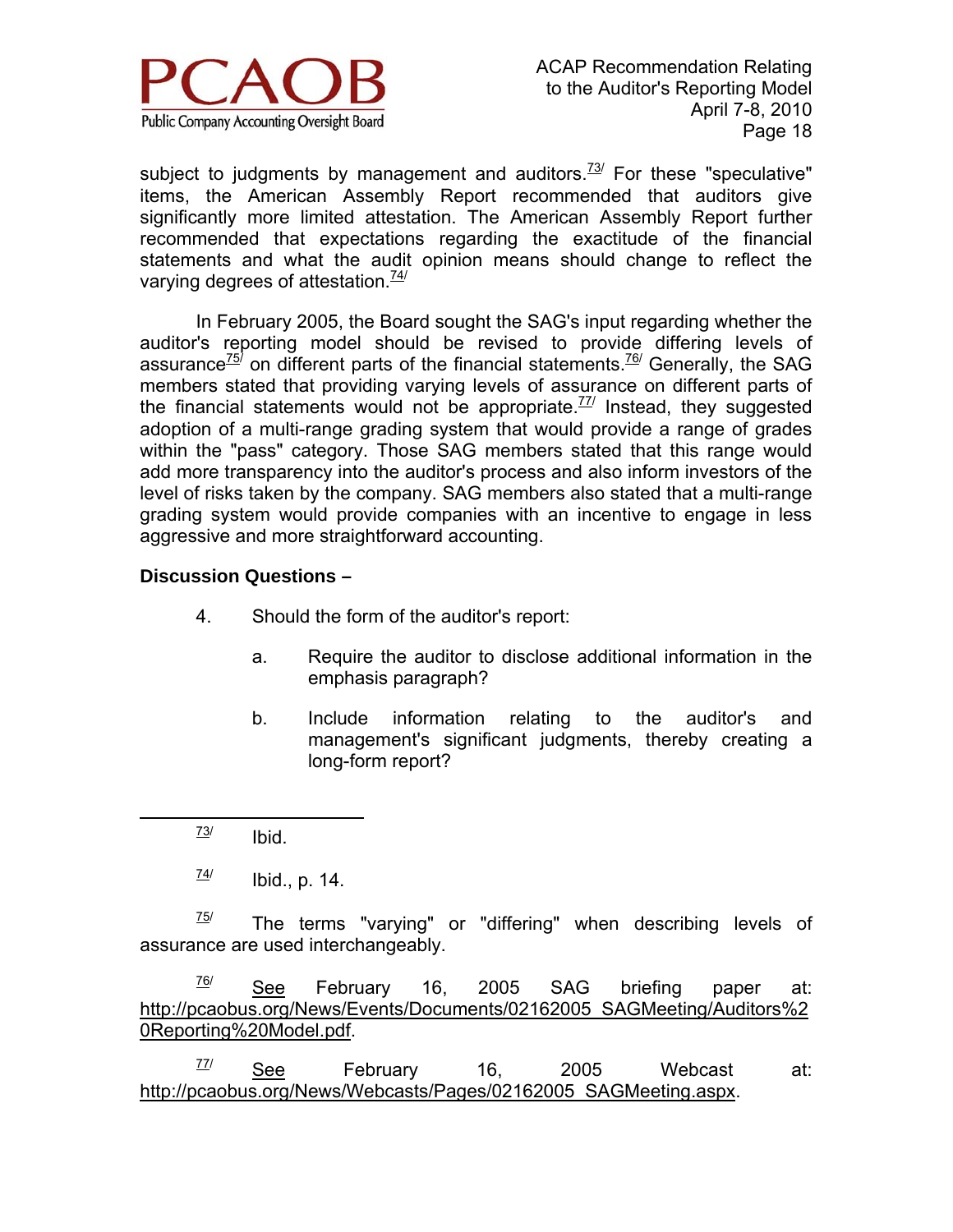

c. Incorporate a roadmap referencing certain financial statement disclosures in the auditor's report? If so, what criteria should be created to assist auditors in determining which significant accounting estimates and judgments made by management to highlight?

What are the benefits and shortcomings of these potential audit report forms?

- 5. Should the current pass/fail model be retained and a requirement added for a supplemental report by the auditor that would discuss the judgments made by the auditor and the auditor's views regarding judgments made by management, i.e., an Auditor's Discussion and Analysis? What are the benefits and shortcomings of an AD&A supplemental report?
- 6. Given the changes in the current economic environment resulting from the recent market crisis and its implications (such as difficulty in valuing illiquid instruments), have the SAG members' views changed regarding whether the auditor's report should be expanded to provide varying degrees of assurance depending on the degree of estimation and uncertainty of each financial statement line item?
- 7. If the auditor's report were to be expanded to allow for a multigrading system, what grading criteria could auditors use?

#### **II. The Auditor's Responsibility in Detecting Fraud**

#### **A. Auditor's Responsibility for Detecting Fraud as Described in the Auditor's Report**

 The Board's auditing standards require the auditor to plan and perform the audit "to obtain reasonable assurance about whether the financial statements are free of material misstatement, whether caused by error or fraud." $78/$  AU sec. 310, *Appointment of the Independent Auditor,* states that "[a]lthough not absolute assurance, reasonable assurance is, nevertheless, a high level of assurance." $\frac{79}{2}$ 

 <sup>78/</sup> Paragraph .02 of AU sec. 110, *Responsibilities and Functions of the Independent Auditor,* paragraph .10 of AU sec. 230, *Due Professional Care in the Performance of Work*, paragraph .06 of AU sec. 310, *Appointment of the Independence Auditor*, and paragraphs .01 and .12 of AU sec. 316, *Consideration of Fraud in a Financial Statement Audit*.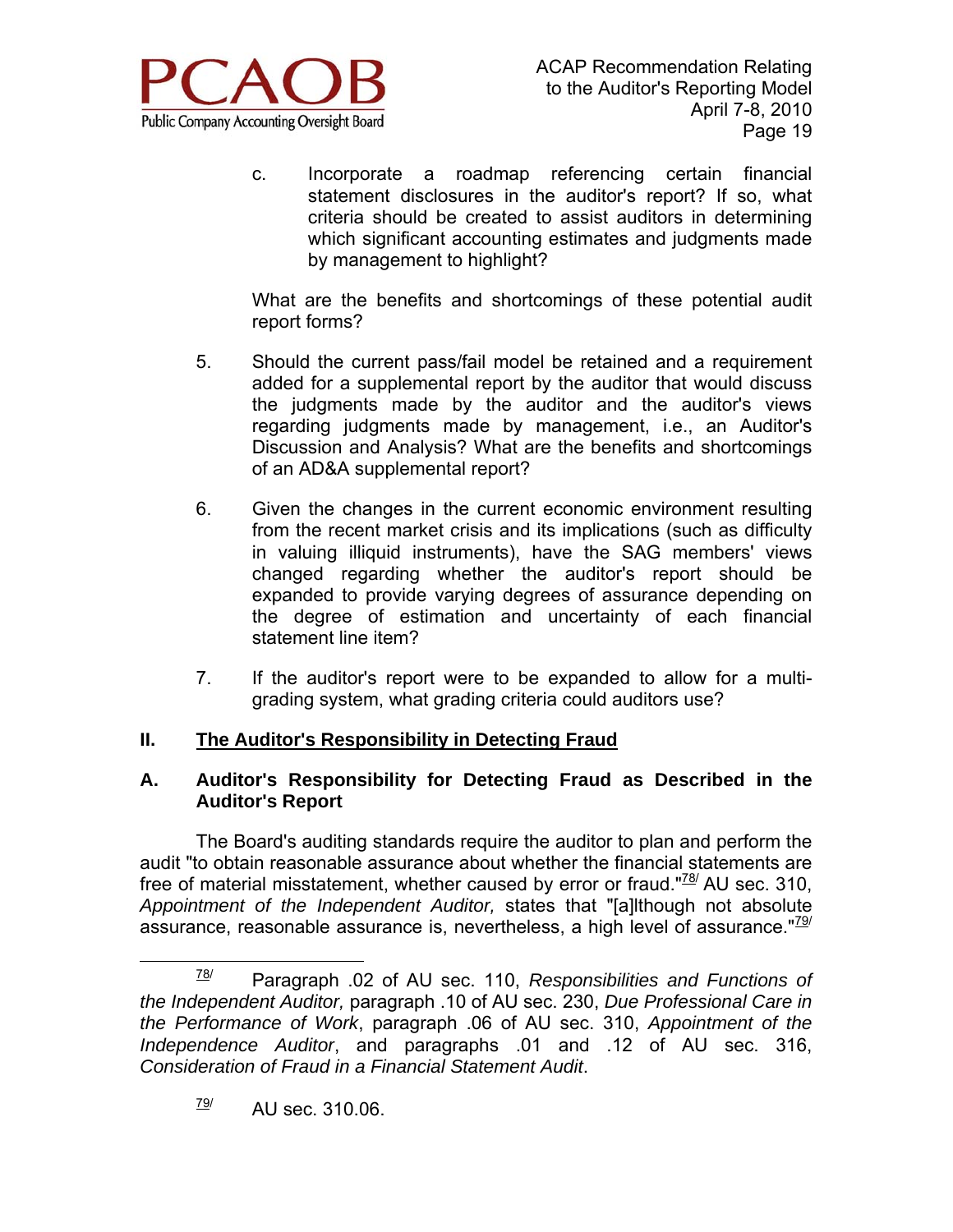

AU sec. 316, *Consideration of Fraud in a Financial Statement Audit,* states that "absolute assurance is not attainable and thus even a properly planned and performed audit may not detect a material misstatement resulting from fraud."<sup>80</sup>

AU sec. 508 requires the auditor to state in the auditor's report that the auditor planned and performed the audit "to obtain reasonable assurance about whether the financial statements are free of material misstatement."<sup>81/</sup> The statement in the auditor's report does not include the language "whether caused by fraud or error" that is part of the information indentified above in AU sec. 316 when describing the auditor's responsibility.

The ACAP Final Report stated that "[i]t is noteworthy that the current standard auditor's report does not actually mention fraud and is silent about the auditor's responsibilities to *find* fraud."<sup>82/</sup> ACAP recommended that "the auditor's report should articulate clearly to investors the auditor's role and limitations in detecting fraud."<sup>83/</sup>

#### **Discussion Questions –**

- 8. The ACAP recommendation suggests that the auditor's report should articulate the ″auditor's role and limitations in detecting fraud." Would adding
	- i. the phrase "whether caused by fraud or error" and
	- ii. the concept that the audit is based on the auditor obtaining reasonable assurance, which is a high level of assurance, and not absolute assurance adapted from PCAOB auditing standards

to the standard auditor's report when describing the auditor's responsibility be a meaningful addition to the report? What other suggested language might assist in describing in the auditor's report the auditor's responsibility with respect to fraud?

- 80/ AU sec. 316.12.
- 81/ AU sec. 508.08.
- 82/ Ibid., p. VII:15.
- 83/ Ibid., p. VII:18.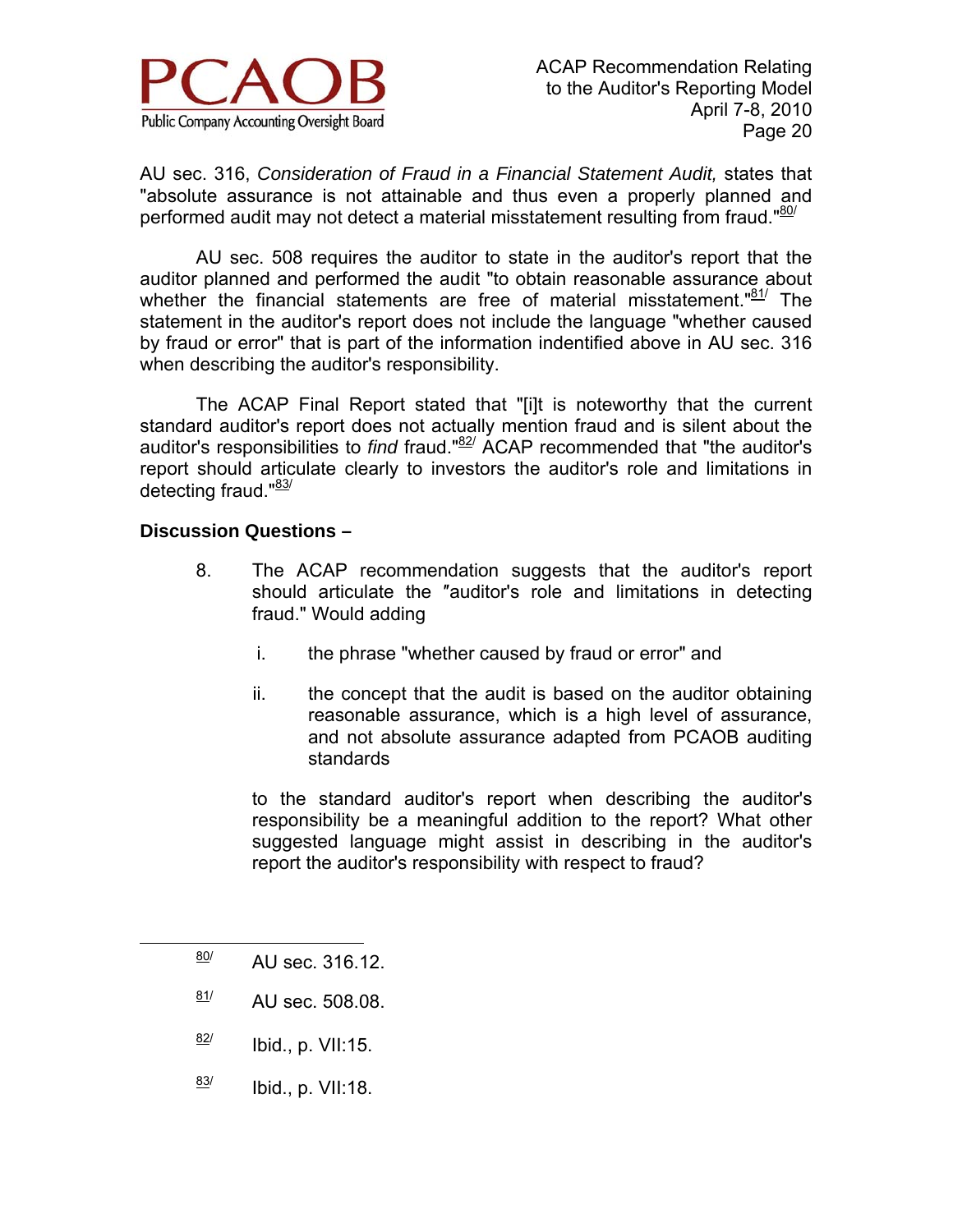

#### **B. Forensic Audit Procedures**

In November 2006, the Global Public Policy Symposium, comprising the CEOs of the six largest accounting firms, released a paper claiming that "there is a significant 'expectations gap' between what various stakeholders believe auditors do or should do in detecting fraud, and what audit networks are actually *capable* of doing, at the prices that companies or investors are willing to pay for audits."<sup>84/</sup> The authors of the paper proposed certain ideas to change financial statement audits:

- *A forensic audit on a regular basis*  "The most aggressive, but costly and intrusive way of rooting out fraud is to require all public companies to undergo a forensic audit on a regular basis (perhaps every three or five years)"
- *A forensic audit on a random basis*  "A less onerous and less costly version of the forensic audit proposal would be to subject a sample of public companies on every exchange to a forensic audit on a random basis"
- *Other "choice-based" options* "For example, since forensic audits are conducted primarily for the benefit of investors, one possibility would be to let shareholders decide on the intensity of the fraud detection effort they want auditors to perform. Shareholders could be assisted in making this decision by disclosure in the proxy materials of the costs of the different levels of audits, as well as the historical experience of the company with fraud. A different choice model would be to allow boards, or audit committees …, to decide on the level of fraud detection intensity." $85/$

 <sup>84/</sup> Global Policy Symposium, Global Capital Markets and the Global Economy, "A Vision From the CEOs of the International Audit Networks" (November 2006), p. 13, available at: http://www.globalpublicpolicysymposium.com/CEO\_Vision.pdf. The Global Public Policy Symposium also released "Global Dialogue with Capital Markets Stakeholders: A Report From the CEOs of the International Audit Networks" (January 2008), available at: http://www.globalpublicpolicysymposium.com/GPPC\_Vision.pdf and "Principles-Based Accounting Standards" (January 2008), available at: http://www.globalpublicpolicysymposium.com/GPPC\_PBS\_White\_Paper.pdf.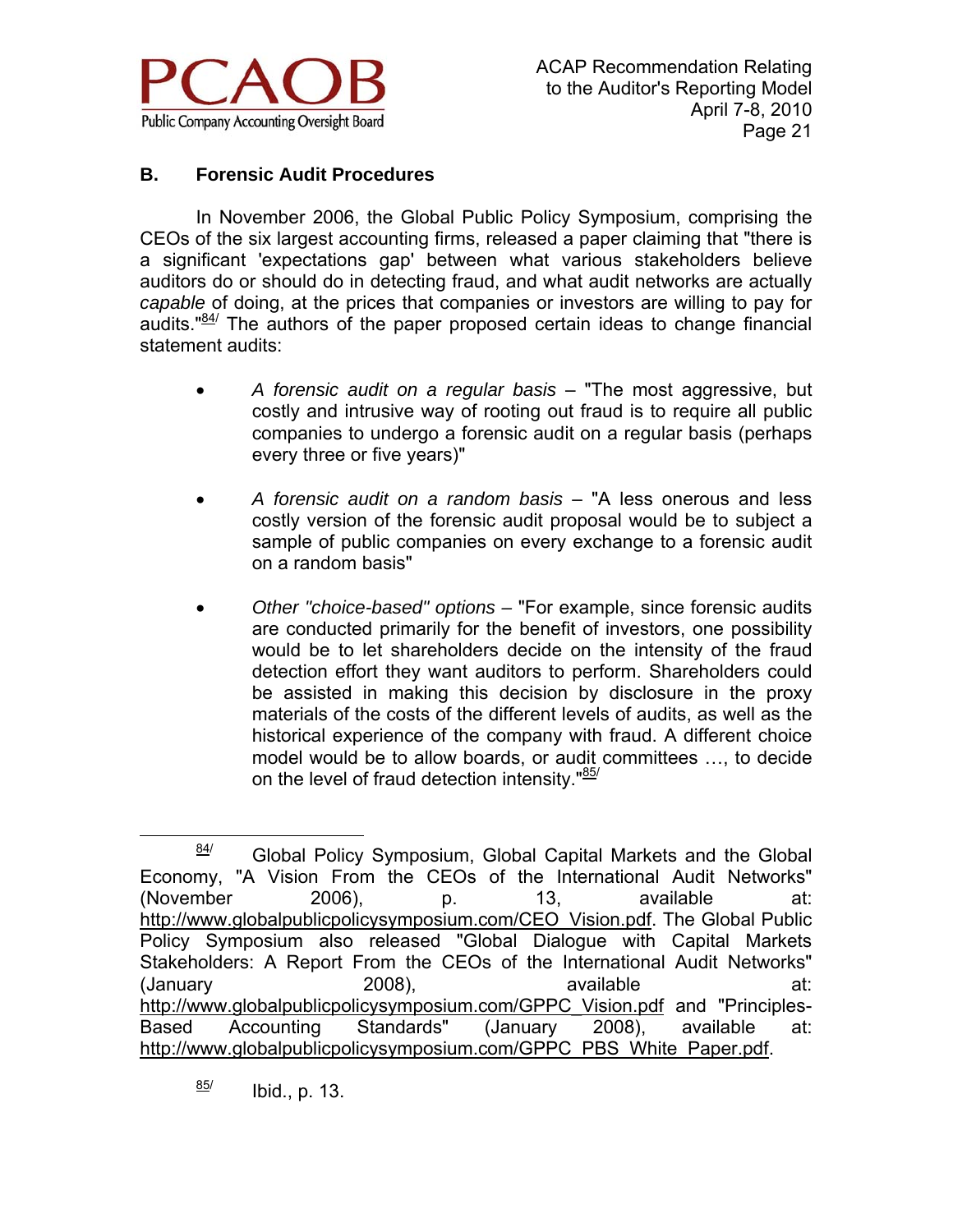

In December 2009, the Board re-proposed a suite of seven risk assessment auditing standards for public comment which are intended to, among other things, emphasize the auditor's responsibilities for considering the risk of fraud during the audit and include proposed provisions intended to address identified deficiencies in auditors' compliance with AU sec. 316. $86/$ 

#### **Discussion Question –**

9. Should the Board amend its auditing standards to require additional audit procedures relating to fraud, adding a forensic audit component to the audit, or another option? If additional audit procedures should be incorporated into the auditing standards, what specific revisions should be made to AU sec. 316?

\* \* \*

 The PCAOB is a private-sector, non-profit corporation, created by the Sarbanes-Oxley Act of 2002, to oversee the auditors of public companies in order to protect the interests of investors and further the public interest in the preparation of informative, fair, and independent audit reports.

 <sup>86/</sup> PCAOB Release No. 2009-007, *Proposed Auditing Standards Related to the Auditor's Assessment of and Response to Risk* (December 17, 2009); available at: http://pcaobus.org/Rules/Rulemaking/Pages/Docket026.aspx. The comment period ended on March 2, 2010.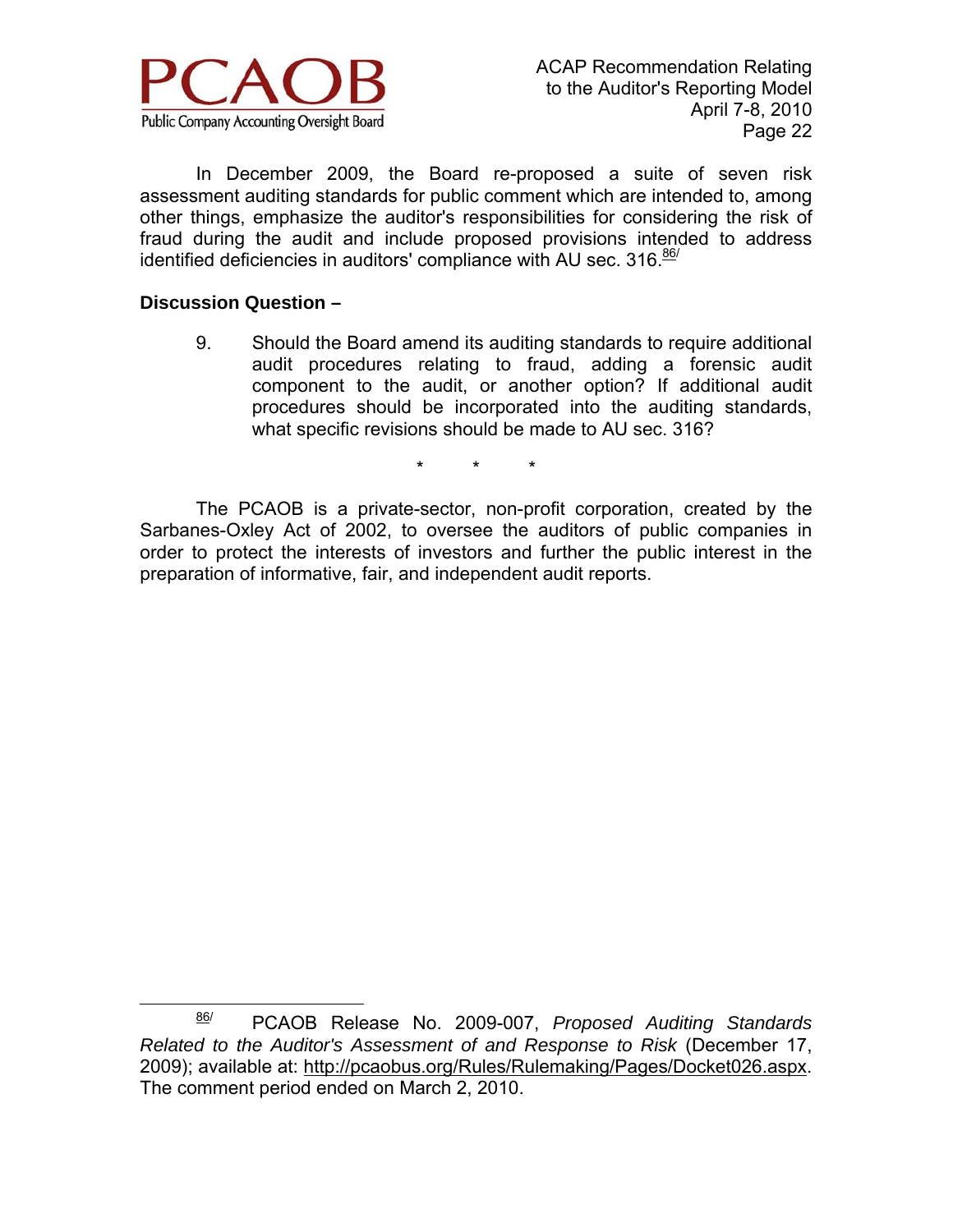

ACAP Recommendation Relating to the Auditor's Reporting Model Appendix A April 7-8, 2010 Page 23

# **APPENDIX A**

# **EXCERPTS FROM**

# **PCAOB INTERIM AUDITING STANDARD, AU SECTION 508,** *REPORTS ON AUDITED FINANCIAL STATEMENTS*

**And** 

**PCAOB AUDITING STANDARD NO.1,**  *REFERENCES IN AUDITOR'S REPORTS TO THE STANDARDS OF THE PUBLIC COMPANY ACCOUNTING OVERSIGHT BOARD*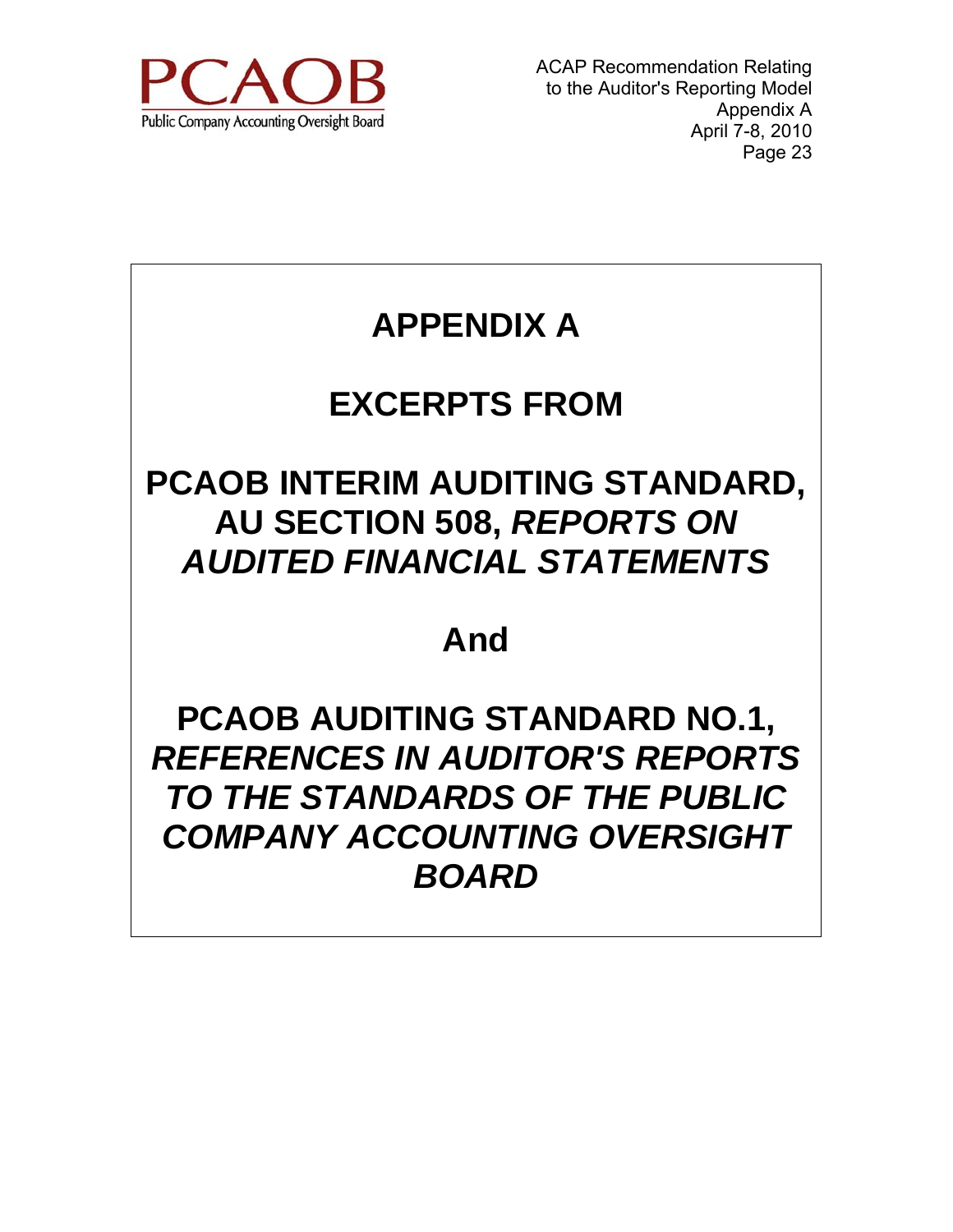

#### **Basic Elements of the Standard Auditor's Report – AU sec. 508.08 (footnotes omitted)**

- a. A title that includes the word *independent*
- b. A statement that the financial statements identified in the report were audited
- c. A statement that the financial statements are the responsibility of the Company's management and that the auditor's responsibility is to express an opinion on the financial statements based on his or her audit
- d. A statement that the audit was conducted in accordance with generally accepted auditing standards and an identification of the United States of America as the country of origin of those standards (for example, auditing standards generally accepted in the United States of America or U.S. generally accepted auditing standards)
- e. A statement that those standards require that the auditor plan and perform the audit to obtain reasonable assurance about whether the financial statements are free of material misstatement
- f. A statement that an audit includes
	- (1) Examining, on a test basis, evidence supporting the amounts and disclosures in the financial statements
	- (2) Assessing the accounting principles used and significant estimates made by management
	- (3) Evaluating the overall financial statement presentation
- g. A statement that the auditor believes that his or her audit provides a reasonable basis for his or her opinion
- h. An opinion as to whether the financial statements present fairly, in all material respects, the financial position of the Company as of the balance sheet date and the results of its operations and its cash flows for the period then ended in conformity with generally accepted accounting principles. The opinion should include an identification of the United States of America as the country of origin of those accounting principles (for example, accounting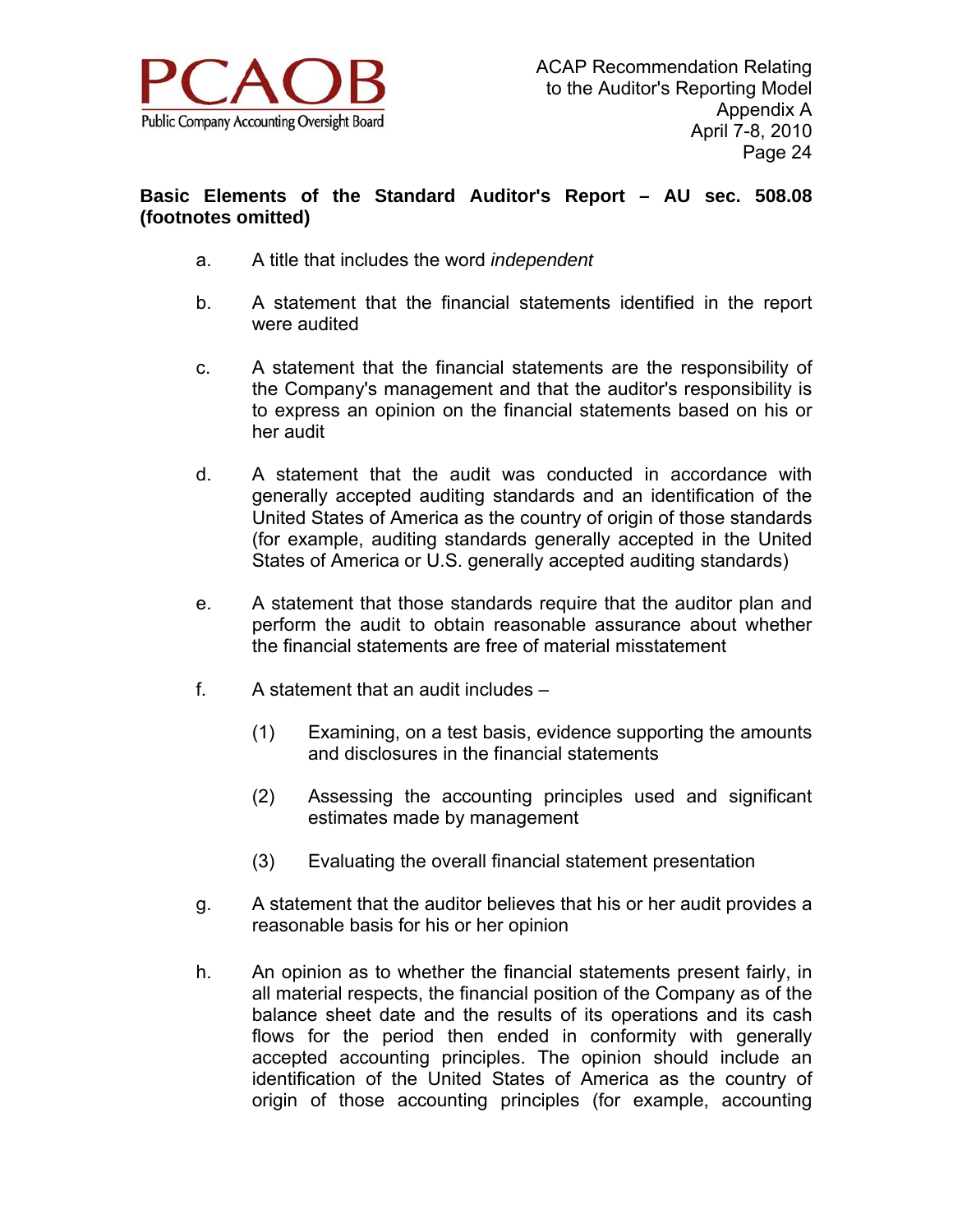

principles generally accepted in the United States of America or U.S. generally accepted accounting principles

- i. The manual or printed signature of the auditor's firm
- j. The date of the audit report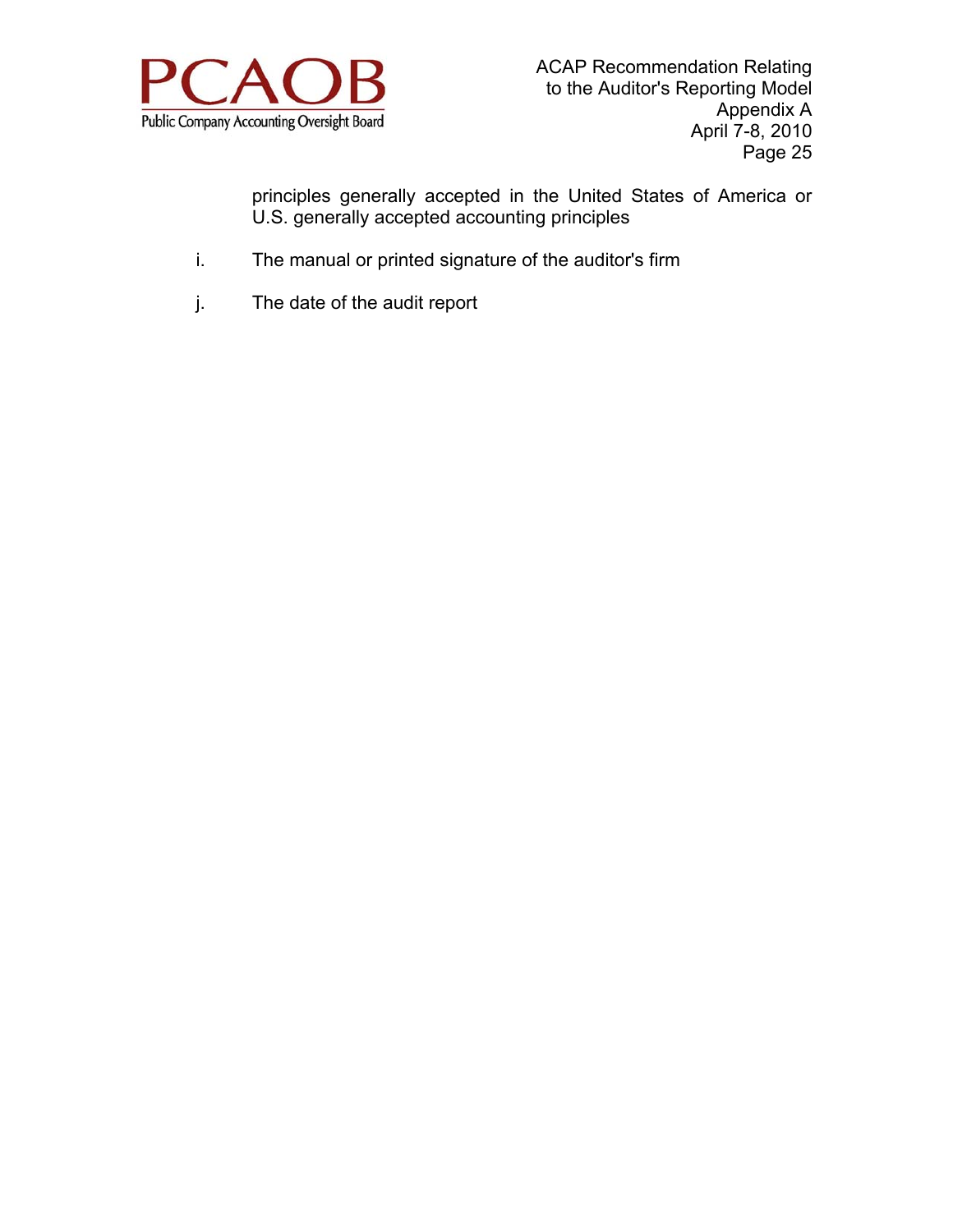

#### **Illustrative Example – PCAOB Auditing Standard No.1 (Appendix)**

The following is an illustrative report on an audit of financial statements:

#### Report of Independent Registered Public Accounting Firm

We have audited the accompanying balance sheets of X Company as of December 31, 20X3 and 20X2, and the related statements of operations, stockholders' equity, and cash flows for each of the three years in the period ended December 31, 20X3. These financial statements are the responsibility of the Company's management. Our responsibility is to express an opinion on these financial statements based on our audits.

We conducted our audits in accordance with the standards of the Public Company Accounting Oversight Board (United States). Those standards require that we plan and perform the audit to obtain reasonable assurance about whether the financial statements are free of material misstatement. An audit includes examining, on a test basis, evidence supporting the amounts and disclosures in the financial statements. An audit also includes assessing the accounting principles used and significant estimates made by management, as well as evaluating the overall financial statement presentation. We believe that our audits provide a reasonable basis for our opinion.

In our opinion, the financial statements referred to above present fairly, in all material respects, the financial position of the Company as of [at] December 31, 20X3 and 20X2, and the results of its operations and its cash flows for each of the three years in the period ended December 31, 20X3, in conformity with U.S. generally accepted accounting principles.

[*Signature*]

[City and State or Country]

[*Date*]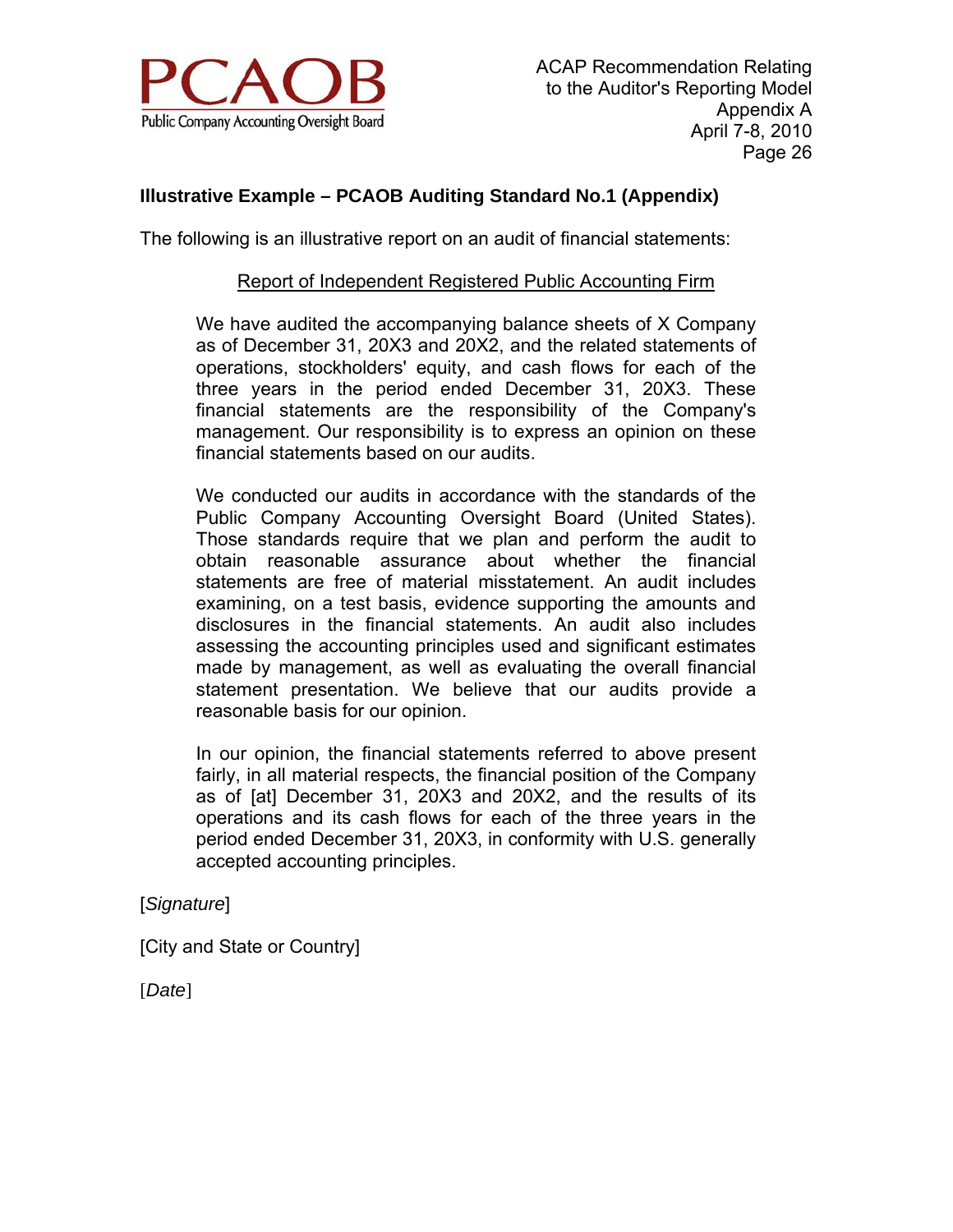

ACAP Recommendation Relating to the Auditor's Reporting Model Appendix B April 7-8, 2010 Page 27

# **APPENDIX B Illustrative Auditor's Reports International Auditing and Assurance Standards Board's International Standards on Auditing 700, Standard Auditor's Report Standard Auditor's Report used in United Kingdom Standard Auditor's Report used in France Standard Auditor's Report used in Japan Standard Auditor's Report used in Germany**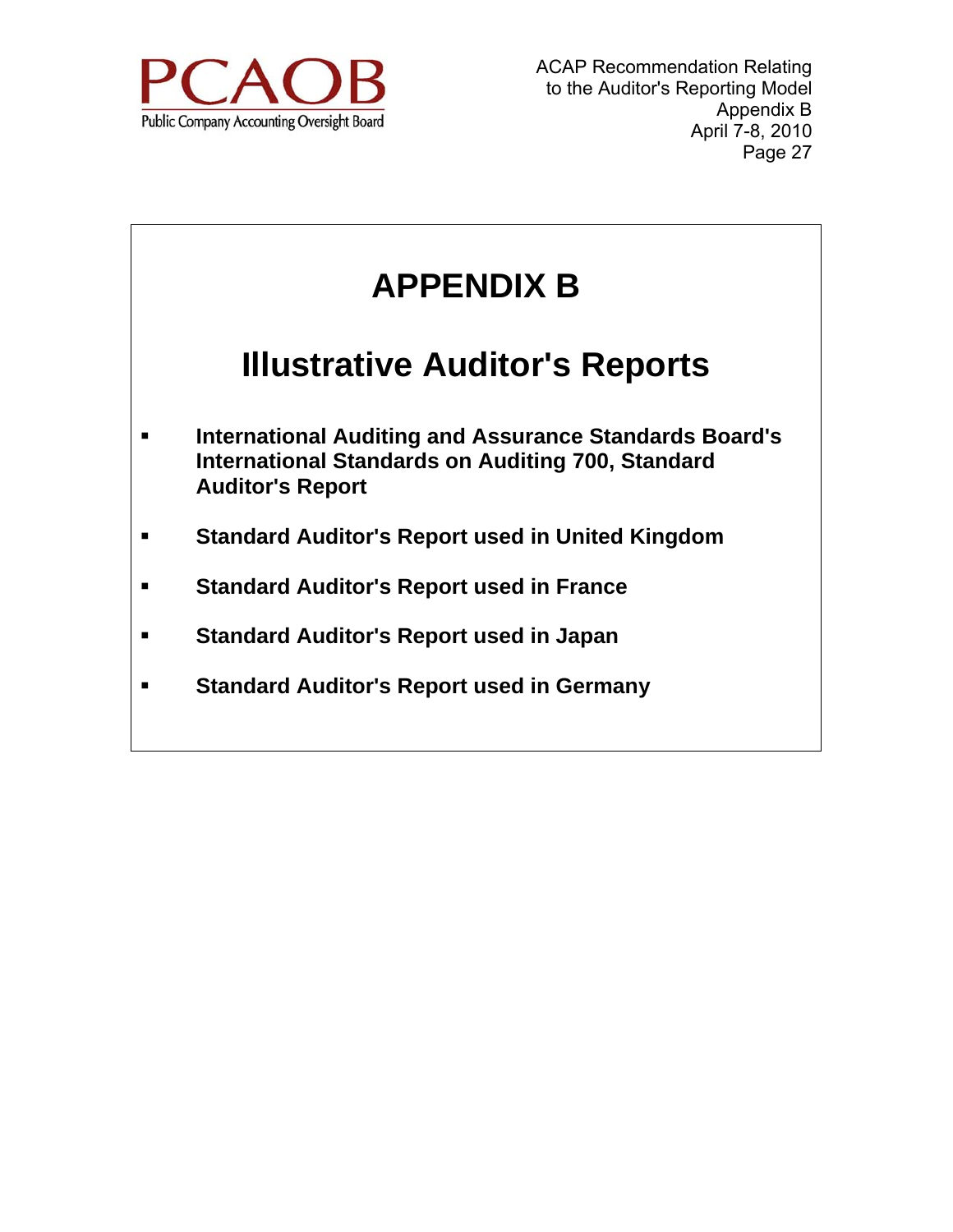

# **IAASB ISA 700<sup>1/</sup>**

Independent Auditor's Report [Appropriate Addressee]

#### **Report on the Consolidated Financial Statements**

We have audited the accompanying consolidated financial statements of ABC Company and its subsidiaries, which comprise the consolidated balance sheet as at December 31, 20X1, and the consolidated income statement, statement of changes in equity and cash flow statement for the year then ended, and a summary of significant accounting policies and other explanatory information.

#### *Management's Responsibility for the Consolidated Financial Statements*

Management is responsible for the preparation and fair presentation of these consolidated financial statements in accordance with International Financial Reporting Standards; this includes the design, implementation and maintenance of internal control relevant to the preparation and fair presentation of consolidated financial statements that are free from material misstatement, whether due to fraud or error.

#### *Auditor's Responsibility*

 $\overline{a}$ 

Our responsibility is to express an opinion on these consolidated financial statements based on our audit. We conducted our audit in accordance with International Standards on Auditing. Those standards require that we comply with ethical requirements and plan and perform the audit to obtain reasonable assurance about whether the consolidated financial statements are free from material misstatement.

An audit involves performing procedures to obtain audit evidence about the amounts and disclosures in the consolidated financial statements. The procedures selected depend on the auditor's judgment, including the assessment of the risks of material misstatement of the consolidated financial statements, whether due to fraud or error. In making those risk assessments, the auditor considers internal control relevant to the entity's preparation and fair presentation of the consolidated financial statements in order to design audit procedures that are appropriate in the circumstances, but not for the purpose of expressing an

 <sup>1/</sup> This illustrative standard audit report is included as Illustration #3 in ISA 700 (Redrafted). See http://www.ifac.org/IAASB/Meeting-FileDL.php?FID=4293.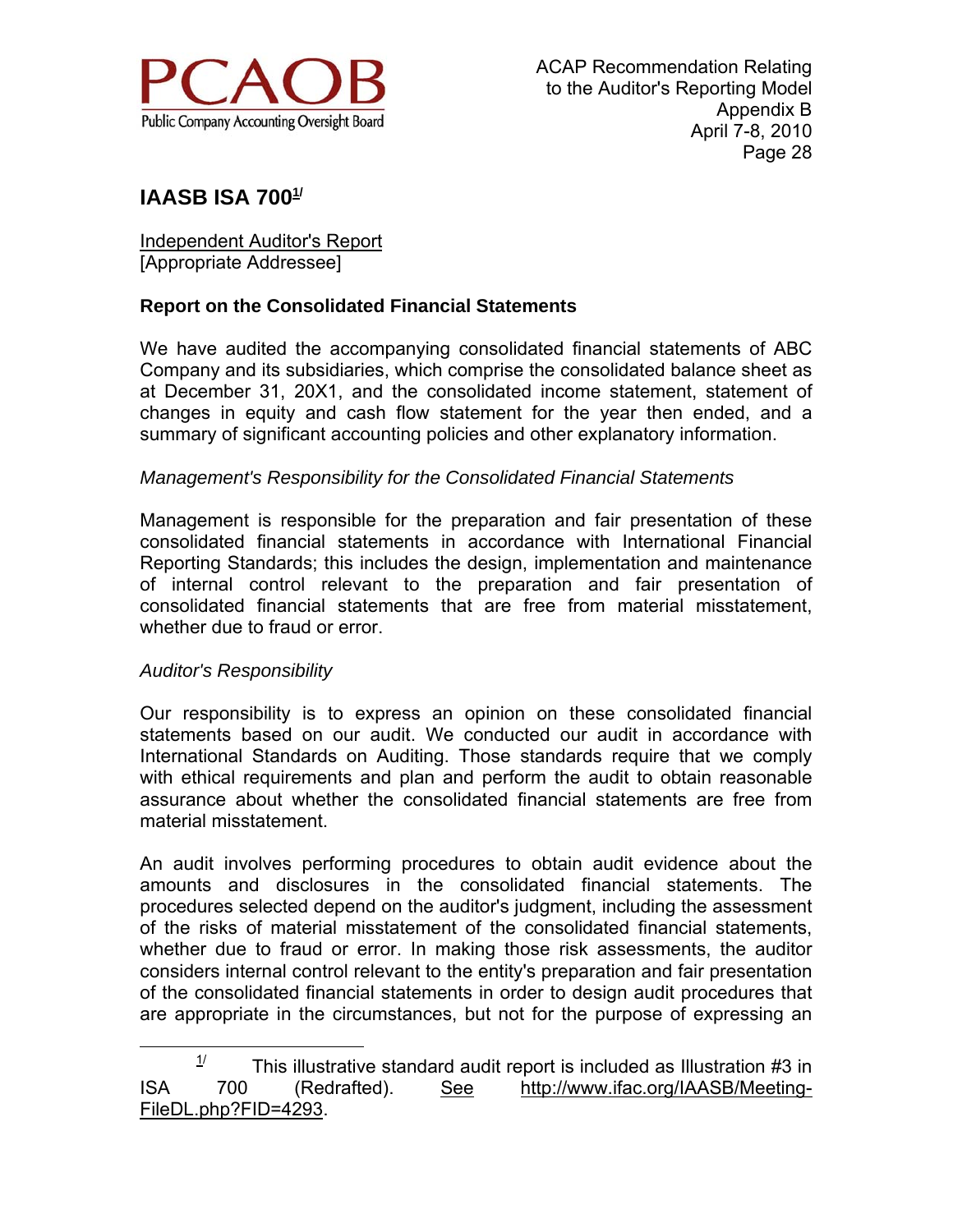

opinion on the effectiveness of the entity's internal control. An audit also includes evaluating the appropriateness of accounting policies used and the reasonableness of accounting estimates made by management, as well as evaluating the overall presentation of the consolidated financial statements.

We believe that the audit evidence we have obtained is sufficient and appropriate to provide a basis for our audit opinion.

#### *Opinion*

In our opinion, the consolidated financial statements present fairly, in all material respects, (or *"give a true and fair view of"*) the financial position of ABC Company and its subsidiaries as (*of*) December 31, 20X1, and (*of*) their financial performance and cash flows for the year then ended in accordance with International Financial Reporting Standards.

#### **Report on Other Legal and Regulatory Requirements**

[Form and content of this section of the auditor's report will vary depending on the nature of the auditor's other reporting responsibilities.]

[Auditor's signature] [Date of the auditor's report] [Auditor's address]

*Notes:* 

- (1) The sub-title ″Report on the Consolidated Financial Statements″ is unnecessary in circumstances when the second sub-title ″Report on Other Legal and Regulatory Requirements″ is not applicable.
- (2) The term ″Management's″ may be replaced as necessary with the other term that is appropriate in the context of the legal framework in the particular jurisdiction.
- (3) Depending on the circumstances, the sentence that reads, ″Management is responsible for the preparation and fair presentation…″ may read: ″Management is responsible for the preparation and presentation of consolidated financial statements that give a true and fair view in accordance with International Financial Reporting Standards…″
- (4) Depending on the circumstances, the sentence that reads, ″In making those risk assessments, the auditor considers internal control relevant to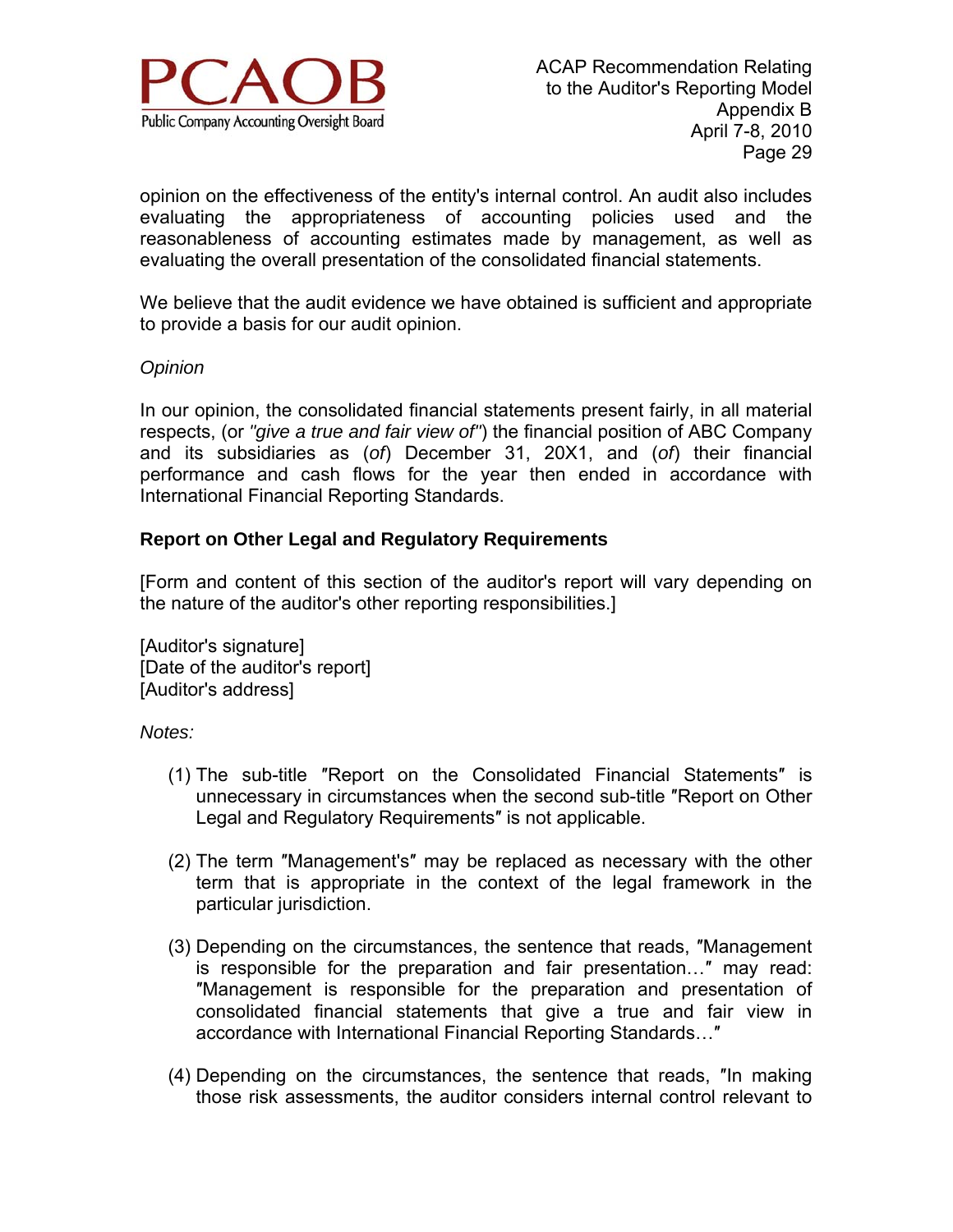

the entity's preparation and fair presentation…″ may read: ″In making those risk assessments, the auditor considers internal control relevant to the entity's preparation and presentation of consolidated financial statements that give a true and fair view in order to design audit procedures that are appropriate in the circumstances, but not for the purpose of expressing an opinion on the effectiveness of the entity's internal control."

(5) In circumstances when the auditor also has responsibility to express an opinion on the effectiveness of internal control in conjunction with the audit of the consolidated financial statements, the sentence that reads, ″In making those risk assessments, the auditor considers internal control relevant to the entity's preparation and fair presentation of the consolidated financial statements in order to design audit procedures that are appropriate in the circumstances, but not for the purpose of expressing an opinion on the effectiveness of the entity's internal control…″ would be worded as follows: ″In making those risk assessments, the auditor considers internal control relevant to the entity's preparation and fair presentation of the consolidated financial statements in order to design audit procedures that are appropriate in the circumstances." In the case of note 2 above, the sentence may read: ″In making those risk assessments, the auditor considers internal control relevant to the entity's preparation and presentation of consolidated financial statements that give a true and fair view in order to design audit procedures that are appropriate in the circumstances."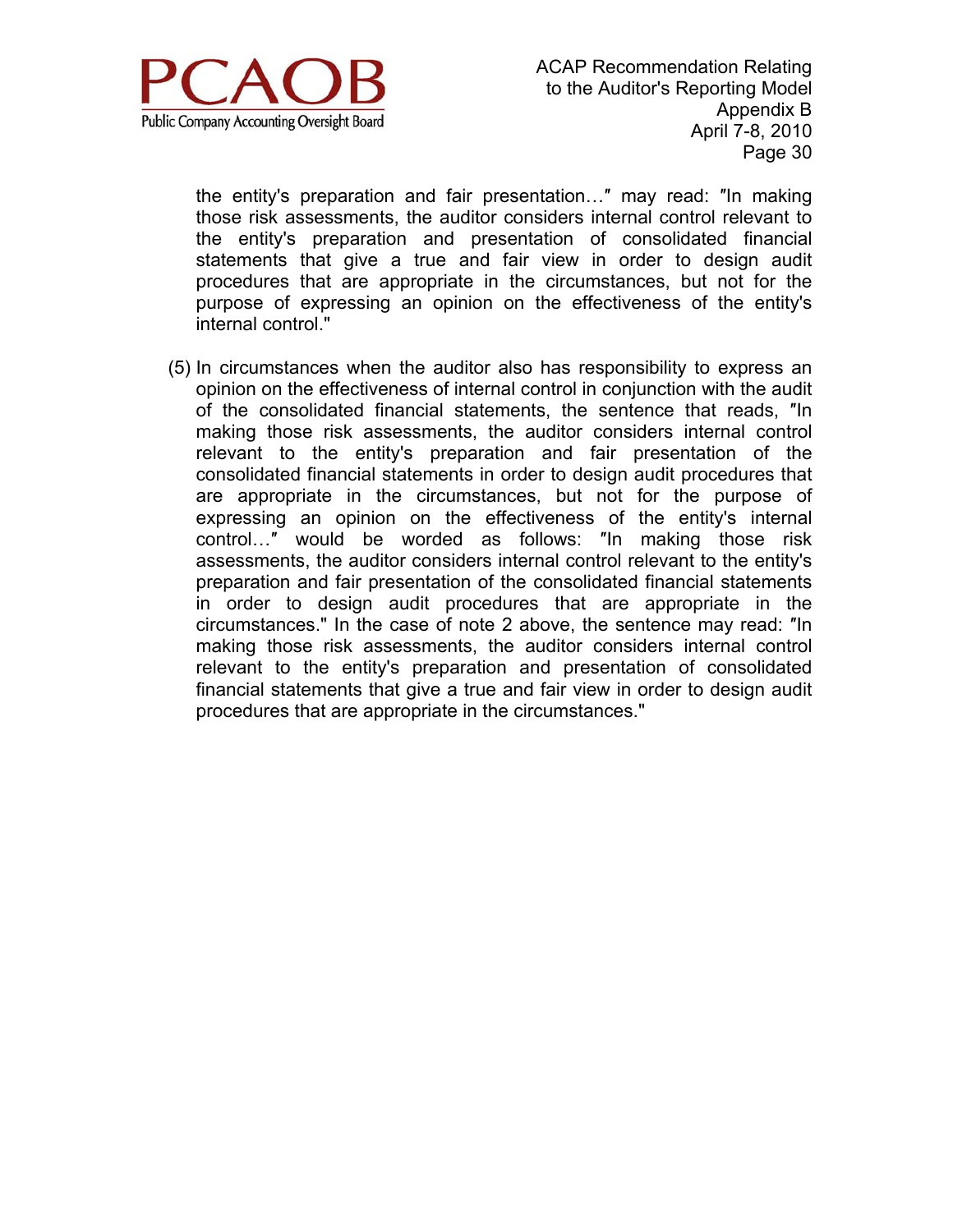

## **United Kingdom**

#### Independent Auditor's Report to the [Shareholders] [Members] of XYZ PLC

#### **Report on the financial statements**

We have audited the financial statements of (name of entity) for the year ended ... which comprise [specify the financial statements, such as the Group and Parent Income Statements, the Group and Parent Balance Sheets, the Group and Parent Cash Flow Statements, the Group and Parent Statements of Changes in Equity], and the related notes. The financial statements have been prepared in accordance with applicable law and International Financial Reporting Standards (IFRSs) as adopted by the European Union.

#### **Respective responsibilities of directors and auditors**

In relation to these financial statements, the directors are responsible for their preparation and presentation and for being satisfied that they give a true and fair view.

Our responsibility is to audit the financial statements in accordance with the requirements of the Companies Act 2006 and International Standards on Auditing (UK and Ireland) and to express an opinion on the financial statements. In forming our opinion we are also required to comply with the Auditing Practices Board's Ethical Standards. A statement describing the scope of an audit and the auditor's reporting responsibilities in respect of a United Kingdom publicly traded company is available on the APB's web site [*insert reference to web page*].

#### **Opinion**

In our opinion the financial statements:

- have been properly prepared in accordance with IFRSs as adopted by the European Union;
- have been prepared in accordance with the requirements of the Companies Act 2006 and, as regards the group financial statements, Article 4 of the IAS Regulation; and
- give a true and fair view of the state of the group's and the parent company's affairs as at ... and of the group's and the parent company's profit for the year then ended.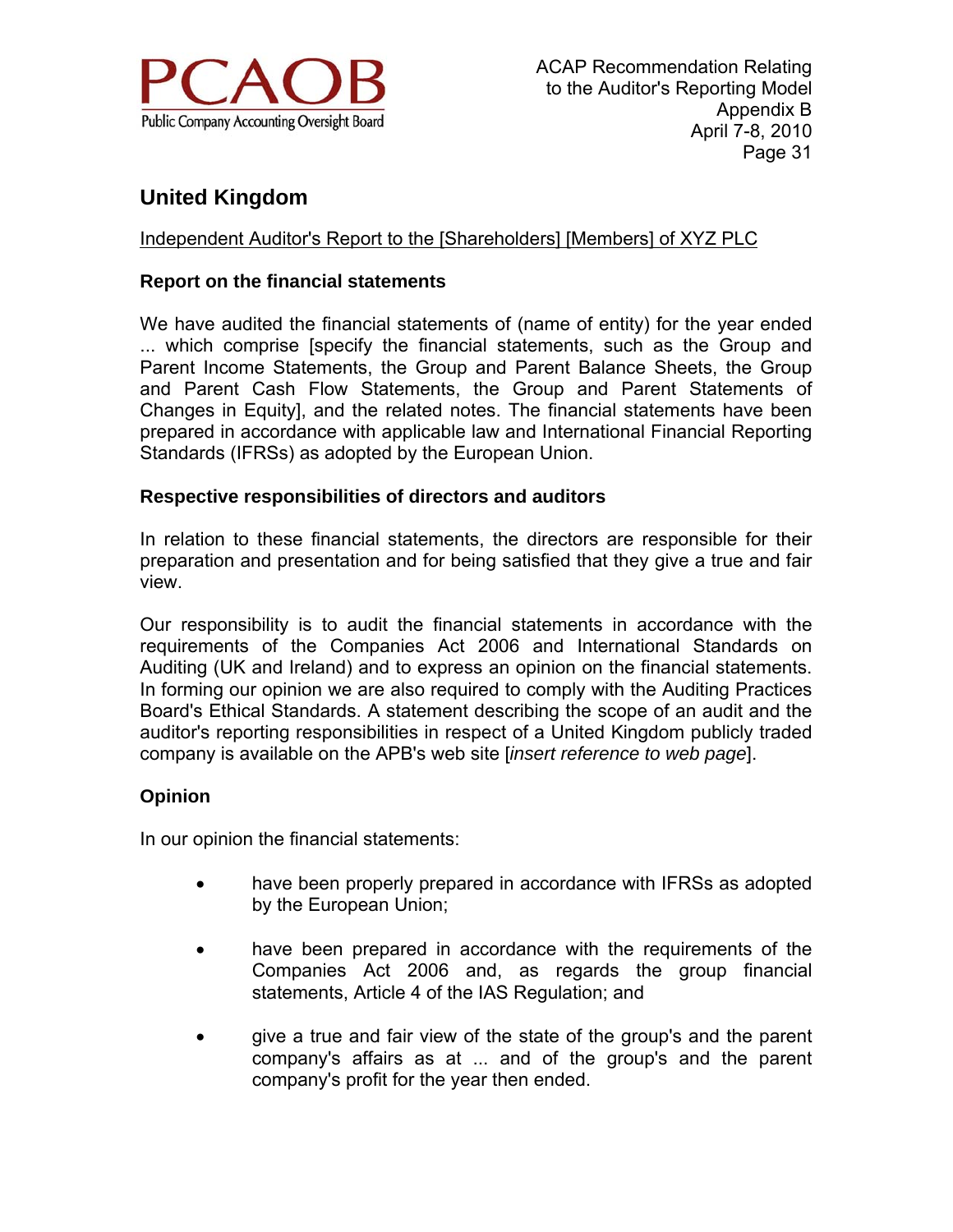

#### **Opinion**

In our opinion:

- the part of the Directors' Remuneration Report to be audited has been properly prepared in accordance with the Companies Act 2006; and
- the information given in the Directors' Report is consistent with the financial statements.

We also have responsibilities:

- under the Companies Act 2006 to report to you if, in our opinion:
	- o Adequate accounting records have not been kept, or that returns adequate for our audit have not been received from branches not visited by us.
	- o The parent company financial statements are not in agreement with the accounting records and returns.
	- o The part of the Directors' Remuneration Report to be audited is not in agreement with the accounting records and returns.
	- o We have not received all the information and explanations we require for our audit.
- under the Listing Rules of the Financial Services Authority, to review:
	- o The statement made by the directors that the business is a going concern, together with supporting assumptions or qualifications as necessary.
	- o The parts of the Corporate Governance Statement relating to the company's compliance with the nine provisions of the [2006]/[June 2008] Combined Code specified for our review.

We have nothing to report to you in respect of these responsibilities.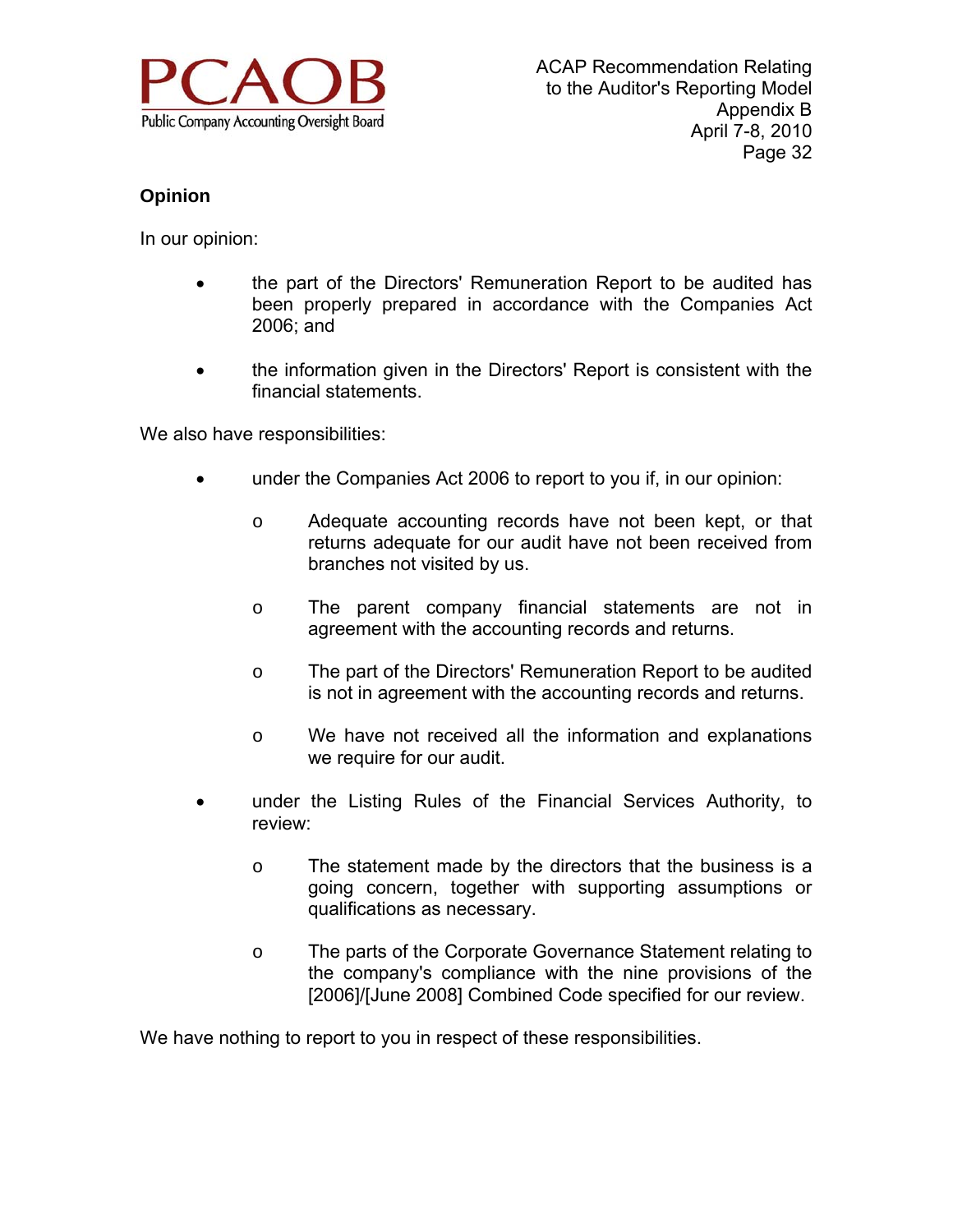

*[Signature] Address John Smith (Senior statutory auditor) Date for and on behalf of ABC LLP, Statutory Auditor* 

*Notes:* 

(1) At present two versions of the Combined Code are in effect. The 2006 edition applies to accounting periods beginning on or after 1 November 2006 and the June 2008 edition applies to accounting periods beginning on or after 29 June 2008.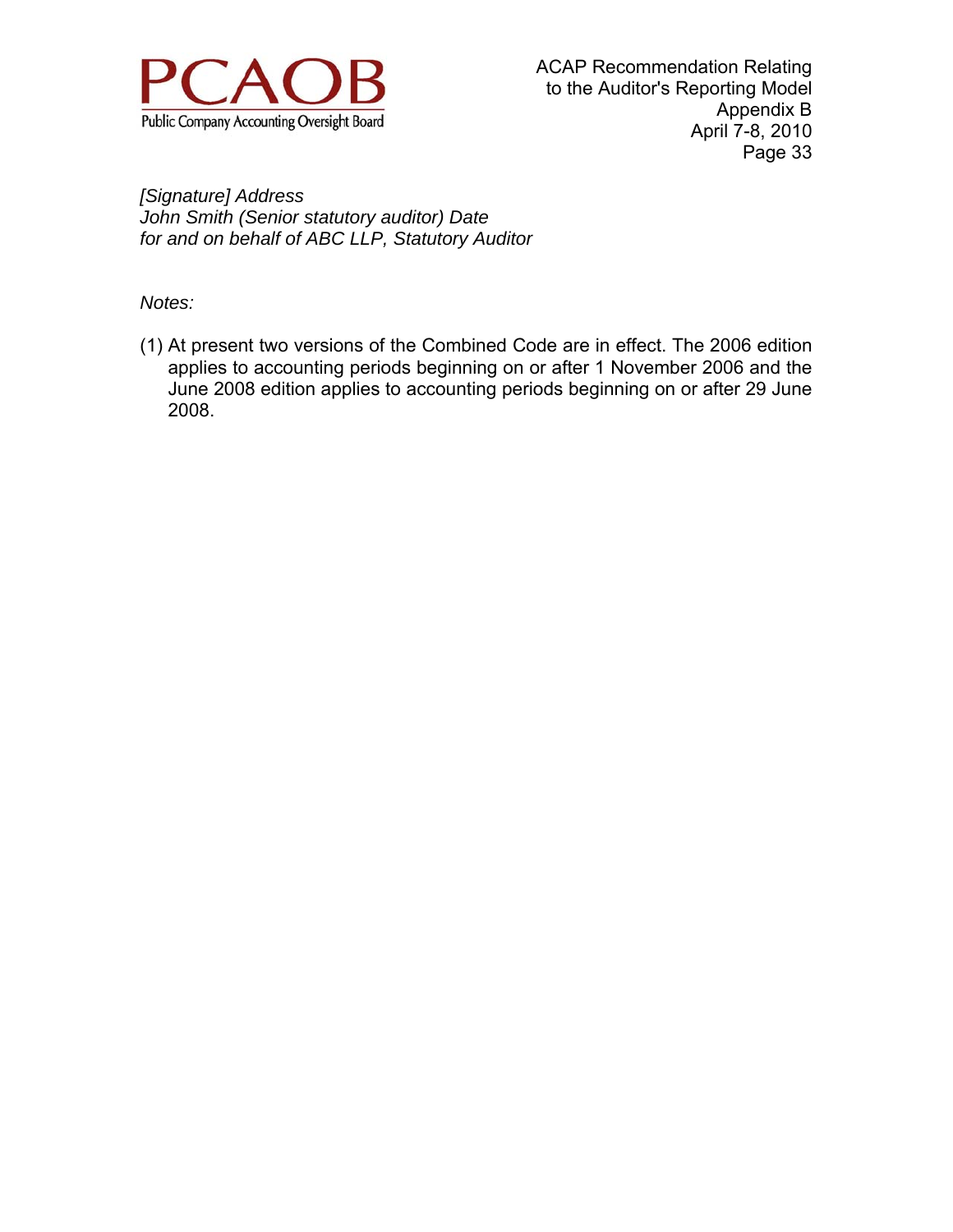

## **France**

#### Statutory Auditors' Report on the Consolidated Financial Statements

Following our appointment as Statutory Auditors by your Annual General Meeting, we have audited the accompanying consolidated financial statements of XYZ company for the year ended 31 December 2005. The consolidated financial statements have been approved by the Managing Board. Our role is to express an opinion on these financial statements based on our audit. These financial statements have been prepared in accordance with IFRSs as adopted for use in the European Union. They include comparative information restated in accordance with the same standards in respect of the financial year 2004.

#### **Opinion on the consolidated financial statements**

We conducted our audit in accordance with professional standards applicable in France. Those standards require that we plan and perform the audit to obtain reasonable assurance about whether the consolidated financial statements are free of material misstatement. An audit includes examining, on a test basis, evidence supporting the amounts and disclosures in the financial statements. An audit also includes assessing the accounting principles used and significant estimates made by the management, as well as evaluating the overall financial statements presentation. We believe that our audit provides a reasonable basis for our opinion.

In our opinion, the consolidated financial statements give a true and fair view of the assets and liabilities and of the financial position of the [Group] as at 31 December 2005 and of the results of its operations for the year then ended in accordance with IFRSs as adopted for use in the European Union.

#### **Justification of our assessments**

In accordance with the requirements of article L. 823-9 of the French Commercial Law relating to the justification of our assessments, we bring to your attention the following matters:

• Regarding the first time adoption of IFRS to prepare the 2005 consolidated financial statements, note 44 sets out all the disclosures required concerning the change in accounting standards at 1 January 2004 and describes the steps taken to ensure that the financial statements presented for 2005 and 2004 in accordance with IFRS are comparable. As part of our assessment of the accounting principles and methods applied, we verified, in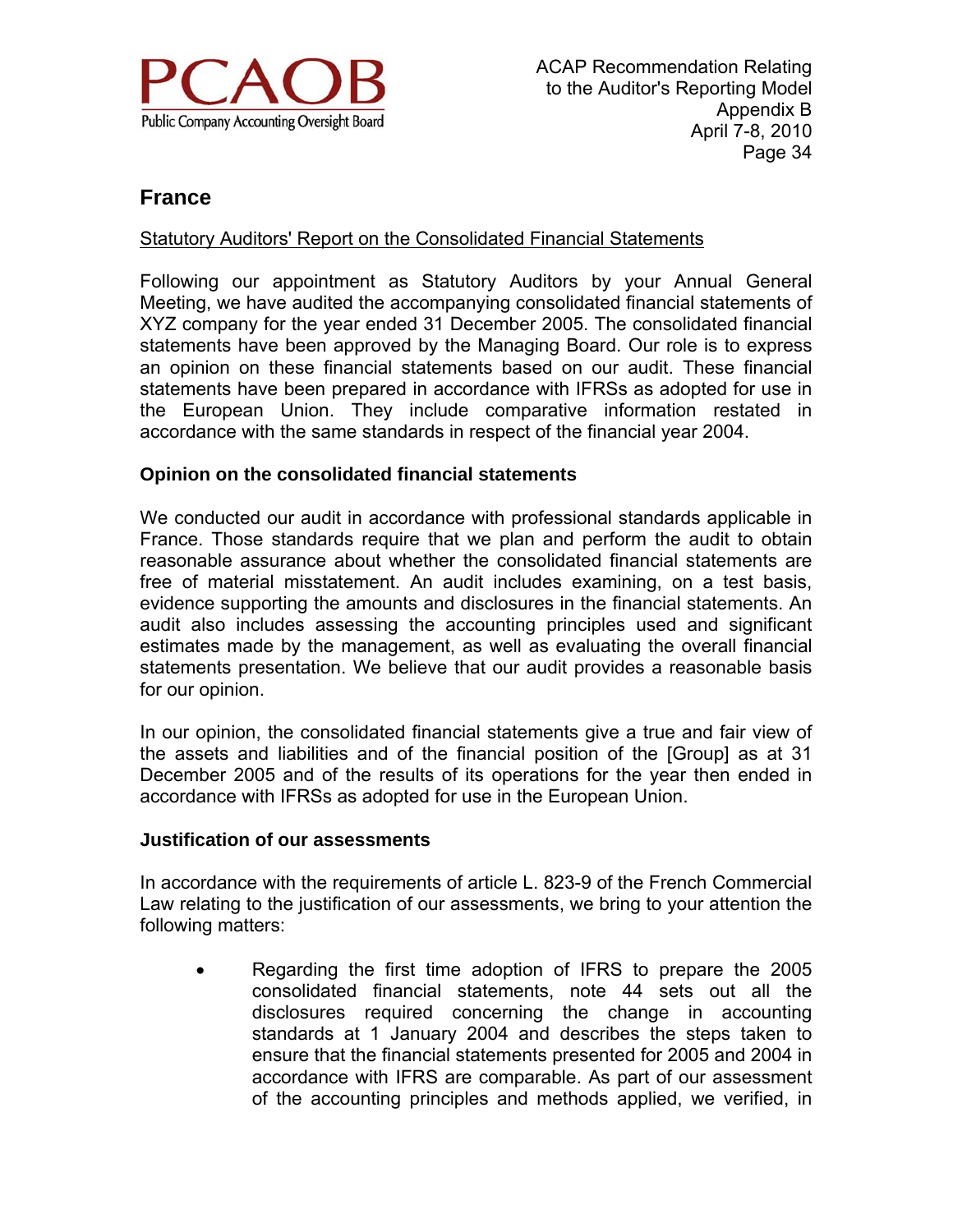

particular, the correct application of the method used to record development expenditure within assets (note 1.11A), as well as the amortization method applied in view of the revised useful life of vehicle projects, which is now capped at seven years (Note 44.1A), and the method of testing the recoverable amount of these assets (note 1.13). We also verified the correct calculation of the adjustments in respect of sales subject to a buyback commitment (note 1.5.Aa) in view of the increased accuracy resulting from the new IT programs developed for this purpose (note 44.1.A), and that any other changes described in this note were appropriate.

As indicated in note 1.10, goodwill is no longer amortized but is tested for impairment at least annually according to the method set out in note 1.13. In 2005, impairment tests conducted by the Automotive Equipment Division, as described in note 8.1, led to a write-down of 180 million euros on assets assigned to the vehicle interior systems and modules segment. As part of our assessment of the significant estimates made by management, we verified that this approach complied with IFRS and that the impairment tests described in the notes to the consolidated financial statements were carried out correctly. We also assessed whether the cash flow projections applied and other assumptions used were reasonable. These assessments were made in the context of our audit of the consolidated financial statements taken as a whole, and therefore contributed to the opinion we formed which is expressed in the first part of this report.

#### **Specific verification**

In accordance with professional standards applicable in France, we have also verified the information given in the Group's management report. We have no matters to report as to its fair presentation and its consistency with the consolidated financial statements.

| <b>Address</b> | Date                          |
|----------------|-------------------------------|
| Firm 1         | <b>Lead Statutory Auditor</b> |
| Firm 2         | <b>Statutory Auditor</b>      |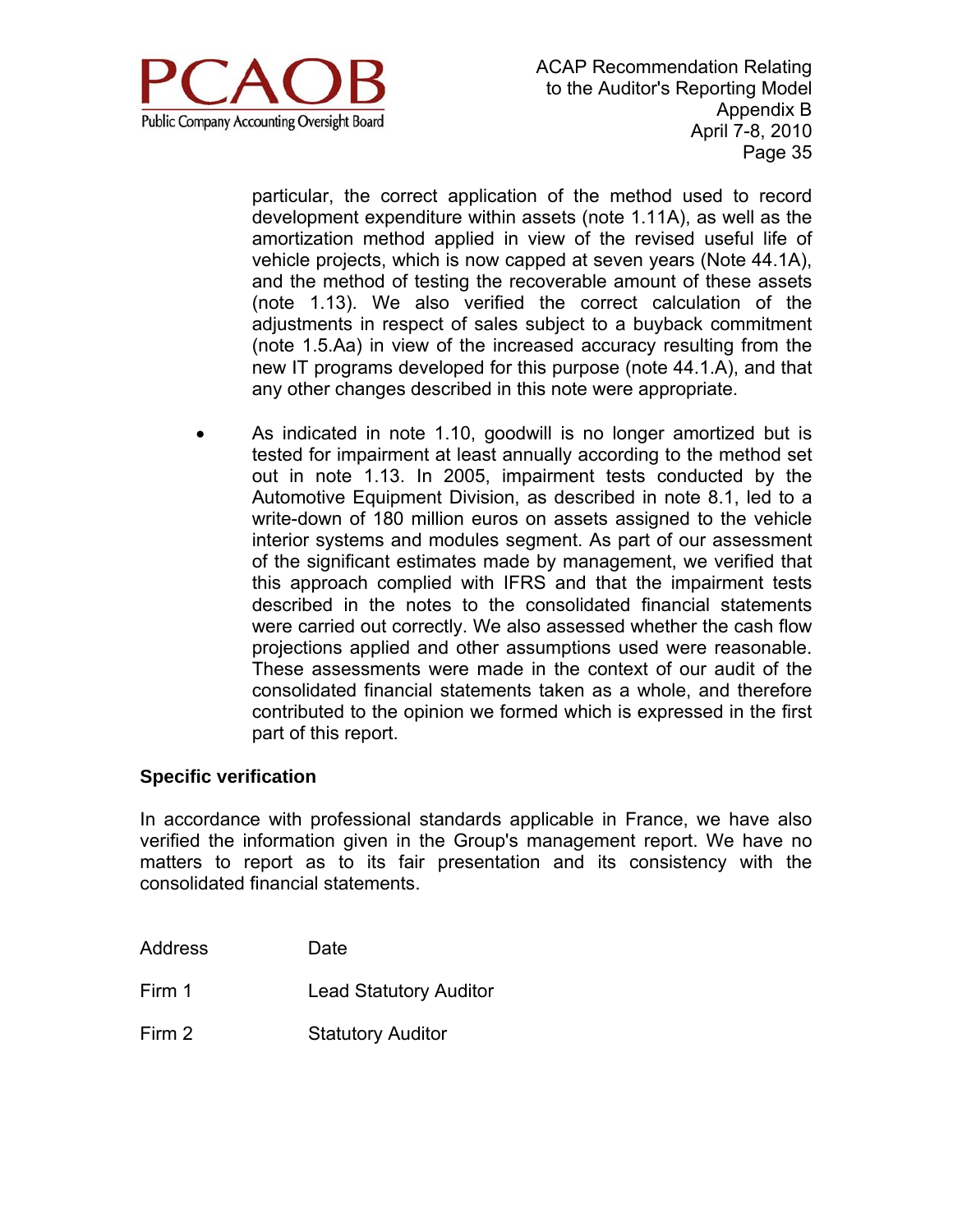

### **Japan**

Independent Auditors' Report [To the Board of Directors of ABC Corporation]

We have audited the accompanying consolidated balance sheets of ABC Corporation and consolidated subsidiaries as of March 31, 20X5 and 20X4, and the related consolidated statements of income, shareholders' equity, and cash flows for the years then ended. These consolidated financial statements are the responsibility of the Company's management. Our responsibility is to independently express an opinion on these consolidated financial statements based on our audits.

We conducted our audits in accordance with auditing standards generally accepted in Japan. Those standards require that we plan and perform the audit to obtain reasonable assurance about whether the consolidated financial statements are free of material misstatement. An audit includes examining, on a test basis, evidence supporting the amounts and disclosures in the consolidated financial statements. An audit also includes assessing the accounting principles used and significant estimates made by management, as well as evaluating the overall consolidated financial statement presentation. We believe that our audits provide a reasonable basis for our opinion.

In our opinion, the consolidated financial statements referred to above present fairly, in all material respects, the consolidated financial position of ABC Corporation and consolidated subsidiaries as of March 31, 20X5 and 20X4, and the consolidated results of their operations and their cash flows for the years then ended in conformity with accounting principles and practices generally accepted in Japan.

There is no conflict of interest between the Company and us or the engagement partner that should be stated in the report as required by the CPA Act.

XYZ Audit Corporation

June XX, 20X5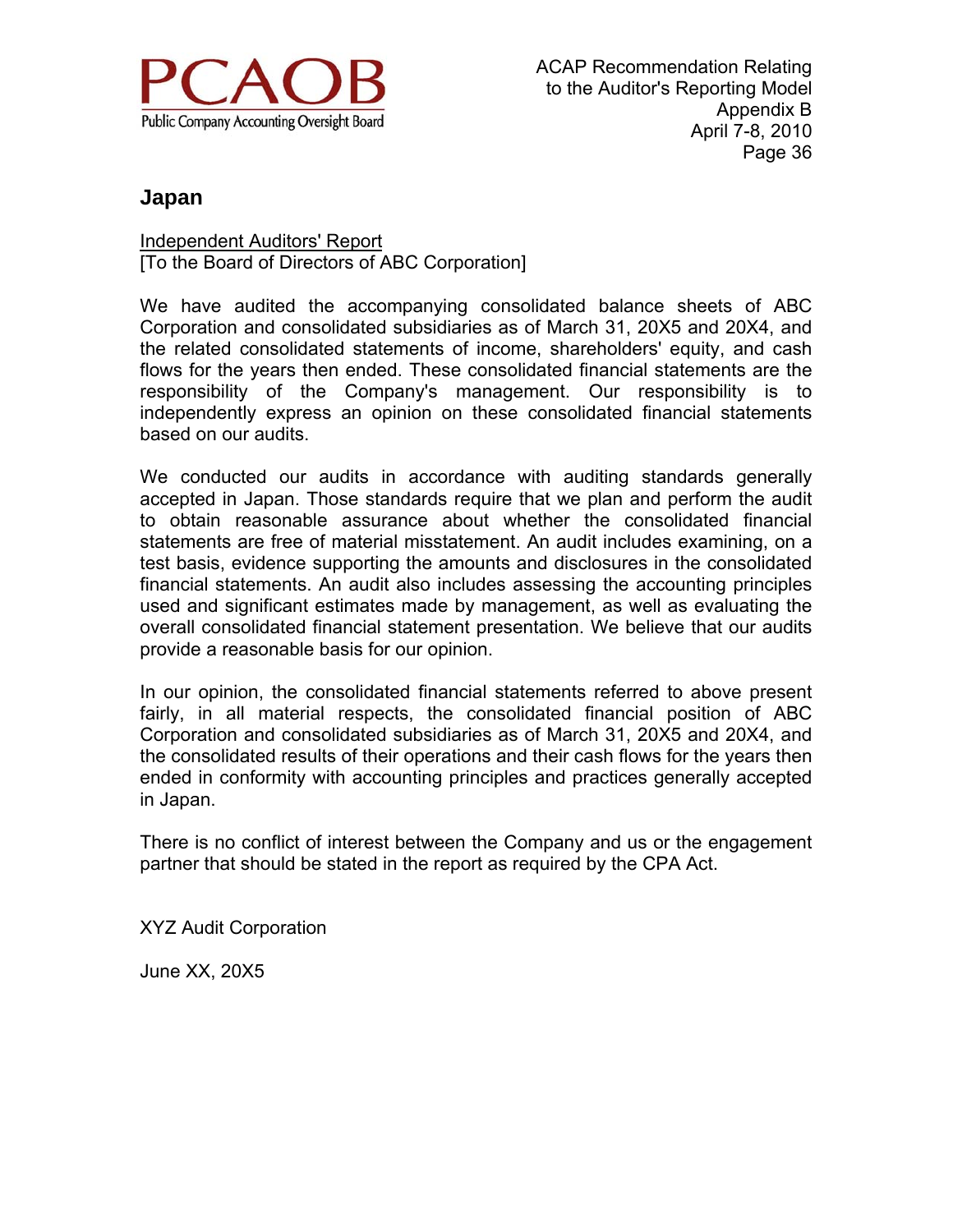

## **Germany**

We have audited the consolidated financial statements prepared by (name of audit firm), comprising the income statement, balance sheet, cash flow statement, statement of recognized income and expense, and the notes to the consolidated financial statements, together with the Group management report for the financial year from January 1 to December 31, 2008. The preparation of the consolidated financial statements and the Group management report in accordance with the IFRS, as adopted by the EU, and the additional requirements of German commercial law pursuant to § 315a (1) of the German Commercial Code (Handelsgesetzbuch – HGB) are the responsibility of the parent Company's Board of Management. Our responsibility is to express an opinion on the consolidated financial statements and on the Group management report based on our audit. In addition, we have been instructed to express an opinion as to whether the consolidated financial statements comply with IFRS as issued by the IASB.

We conducted our audit of the consolidated financial statements in accordance with § 317 HGB and German generally accepted standards for the audit of financial statements promulgated by the Institute of Public Auditors in Germany (Institut der Wirtschaftsprüfer – IDW) and additionally observed the International Standards on Auditing (ISA). Those standards require that we plan and perform the audit such that misstatements materially affecting the presentation of the net assets, financial position and results of operations in the consolidated financial statements in accordance with the applicable financial reporting framework and in the Group management report are detected with reasonable assurance. Knowledge of the business activities and the economic and legal environment of the Group and expectations as to possible misstatements are taken into account in the determination of audit procedures. The effectiveness of the accounting related internal control system and the evidence supporting the disclosures in the consolidated financial statements and the Group management report are examined primarily on a test basis within the framework of the audit. The audit includes assessing the annual financial statements of those entities included in consolidation, the determination of the entities to be included in consolidation, the accounting and consolidation principles used and significant estimates made by the Company's Board of Management, as well as evaluating the overall presentation of the consolidated financial statements and the Group management report. We believe that our audit provides a reasonable basis for our opinion.

Our audit has not led to any reservations.